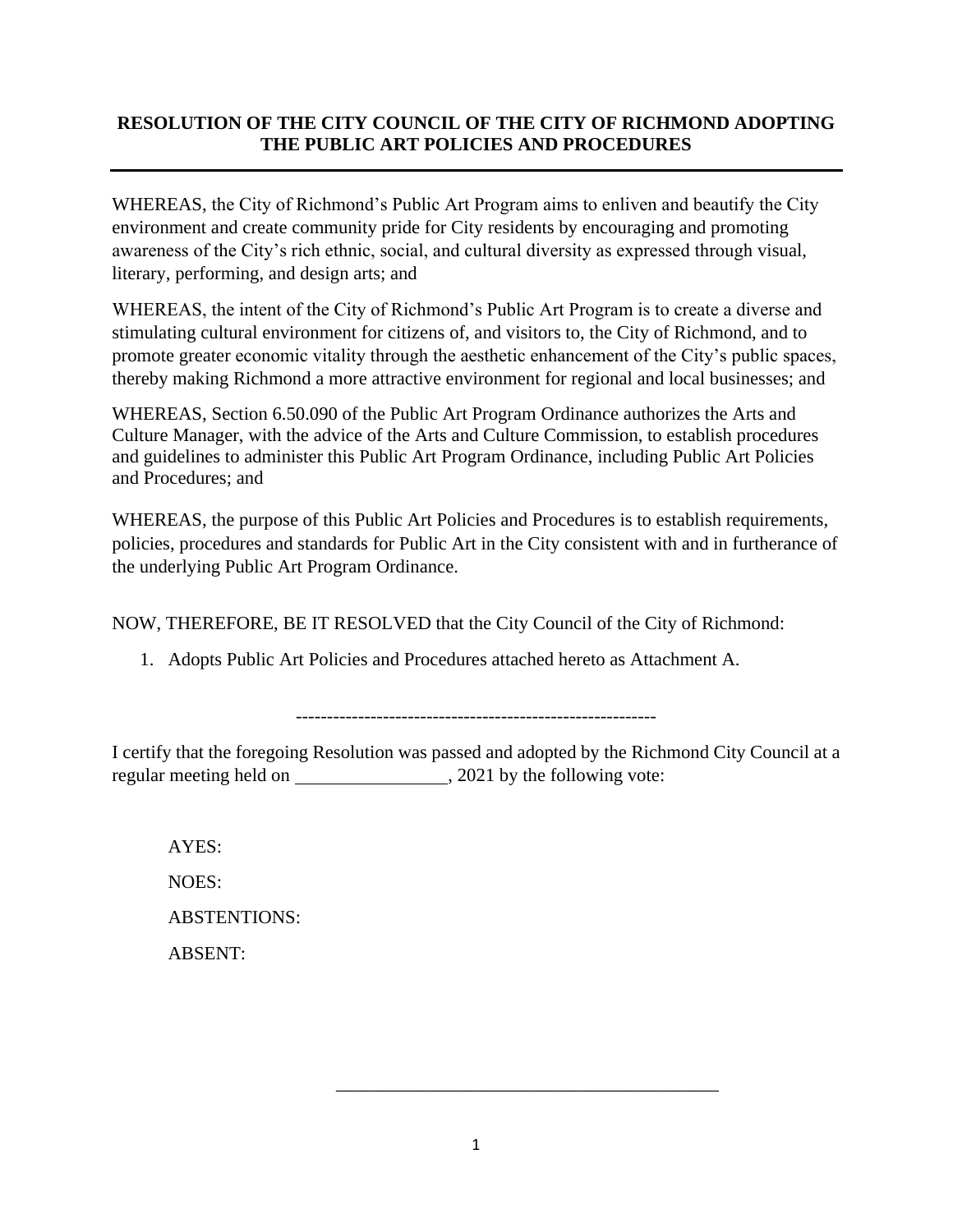City Clerk

(SEAL)

Approved:

Mayor

Approved as to form:

\_\_\_\_\_\_\_\_\_\_\_\_\_\_\_\_\_\_\_\_\_\_\_\_\_\_\_\_\_\_\_\_\_\_\_\_\_\_\_

\_\_\_\_\_\_\_\_\_\_\_\_\_\_\_\_\_\_\_\_\_\_\_\_\_\_\_\_\_\_\_\_\_\_\_\_\_\_\_\_

City Attorney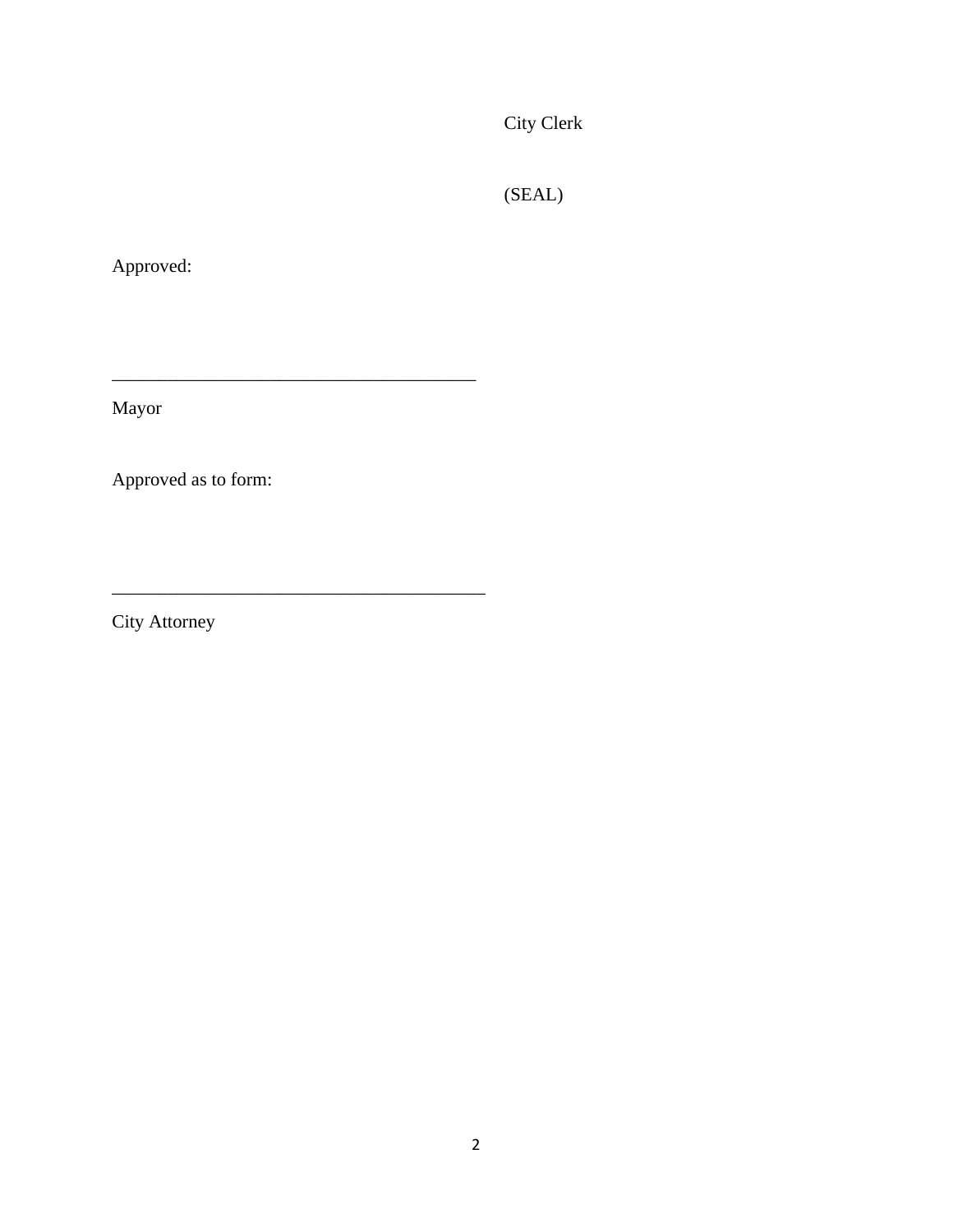

# Attachment A: Public Art Policies and Procedures

*"Richmond at Dusk" by Rob Badger. Color Photograph, Archival Ink on Paper 19 x 58"*

Richmond, CA City Manager's Office, Economic Development Arts and Culture Division May 4, 2021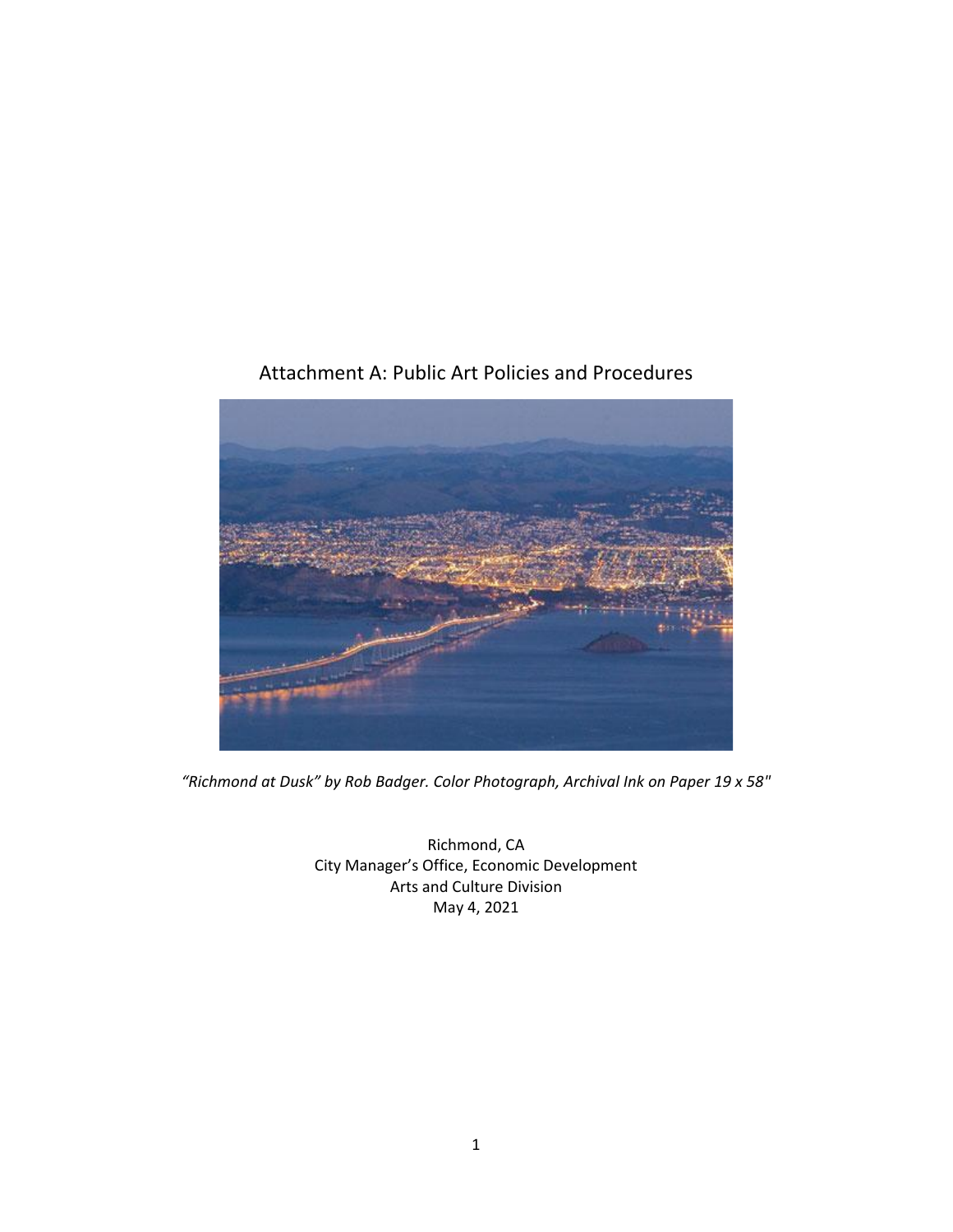# **Contents**

| 1. |                                                                                                |  |
|----|------------------------------------------------------------------------------------------------|--|
|    |                                                                                                |  |
| 3. |                                                                                                |  |
| 4. |                                                                                                |  |
| 5. |                                                                                                |  |
| 6. |                                                                                                |  |
| 7. |                                                                                                |  |
| 8. |                                                                                                |  |
|    | E. Special Delayed Option for On-Site Art Contribution and Designated Public Art Space  9      |  |
|    |                                                                                                |  |
|    |                                                                                                |  |
|    |                                                                                                |  |
|    |                                                                                                |  |
|    |                                                                                                |  |
|    |                                                                                                |  |
|    |                                                                                                |  |
|    | M. Modification to or Removal of On-Site Art or Designated Public Art Space  13                |  |
|    |                                                                                                |  |
|    |                                                                                                |  |
|    | P. Public Art In Private Development Process Chart and Payment Schedule - On-Site Art, In-Lieu |  |
|    |                                                                                                |  |
|    |                                                                                                |  |
|    |                                                                                                |  |
|    |                                                                                                |  |
|    |                                                                                                |  |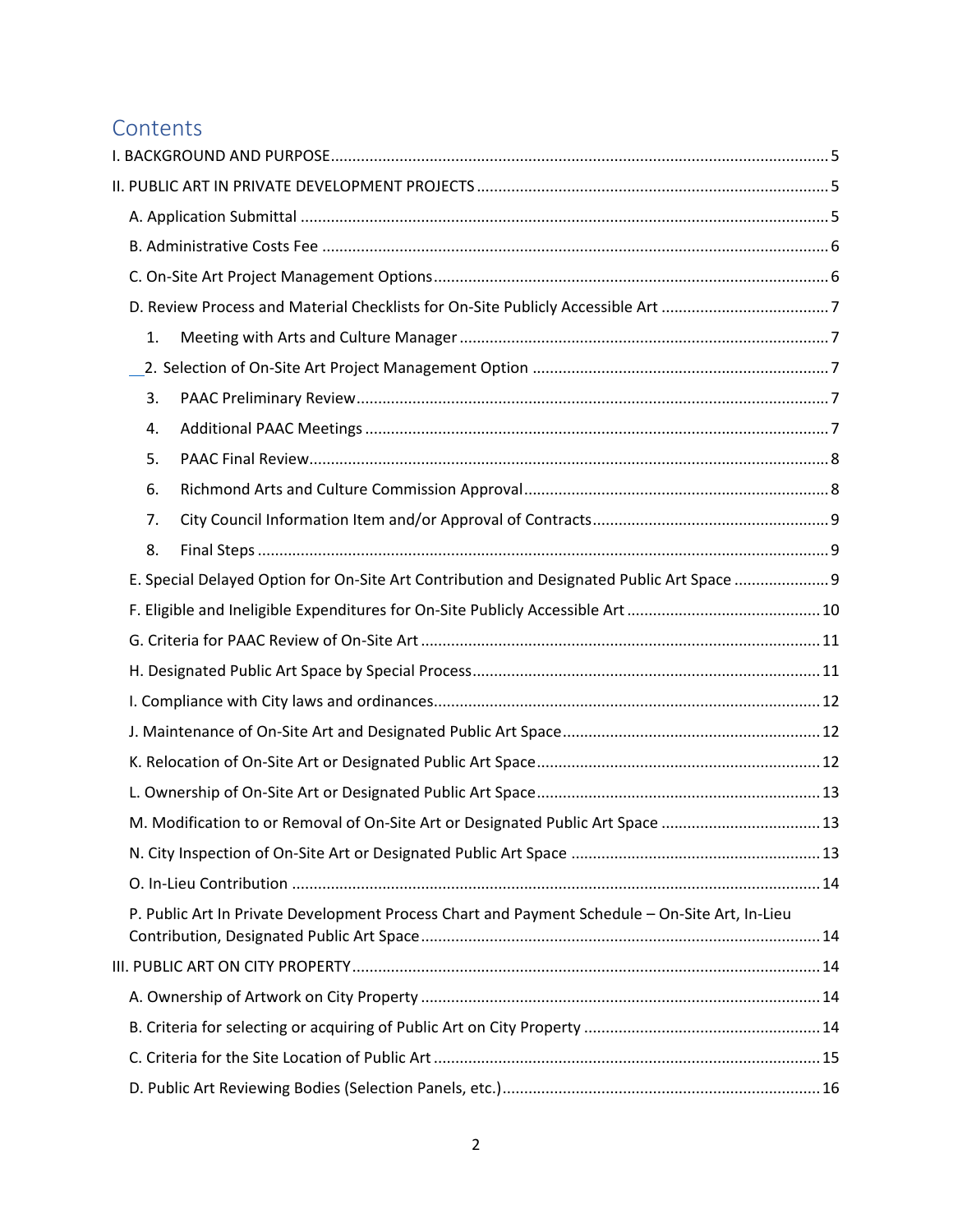|    | 1. |  |
|----|----|--|
|    | 2. |  |
|    |    |  |
|    |    |  |
|    |    |  |
|    |    |  |
|    |    |  |
|    |    |  |
|    |    |  |
|    |    |  |
|    |    |  |
| А. |    |  |
| В. |    |  |
|    |    |  |
|    |    |  |
|    |    |  |
|    |    |  |
|    |    |  |
|    |    |  |
|    |    |  |
|    |    |  |
|    |    |  |
|    |    |  |
|    |    |  |
|    |    |  |
|    |    |  |
| А. |    |  |
| В. |    |  |
| C. |    |  |
| D. |    |  |
|    |    |  |
|    |    |  |
|    |    |  |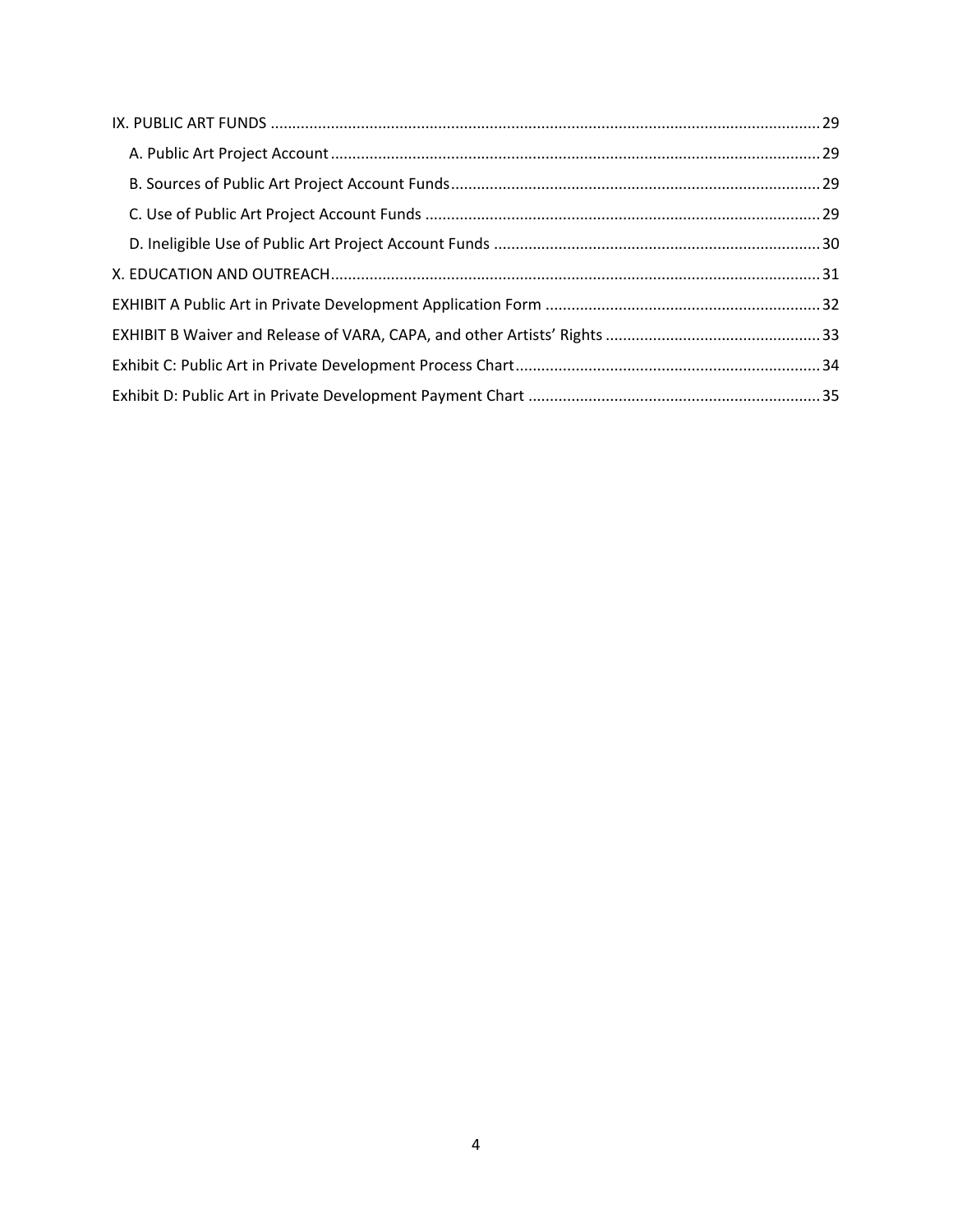# <span id="page-6-0"></span>I. BACKGROUND AND PURPOSE

The City of Richmond's Public Art Program aims to enliven and beautify the City environment and create community pride for City residents by encouraging and promoting awareness of the City's rich racial, ethnic, social, and cultural diversity as expressed through visual, literary, performing, and design arts. Moreover, the intent of the City's Public Art Program is to create a diverse and stimulating cultural environment for citizens of, and visitors to, the City of Richmond, and to promote greater economic vitality through the aesthetic enhancement of the City's public spaces, thereby making Richmond a more attractive environment for regional and local businesses. In addition, the Public Art Program aims to increase public access to works of art in Richmond by imposing certain requirements on Private Development Projects.

In recognition of the value of Public Art, Richmond's City Council adopted Chapter 6.50 of the Richmond Municipal Code, "Public Art Program" (hereinafter referred to as the Public Art Program Ordinance). The abbreviations, phrases, terms and words used in these Public Art Policies and Procedures will have the same meanings assigned to them in Chapter 6.50 of the Municipal Code.

The purpose of this Public Art Policies and Procedures document is to is to establish requirements, policies, procedures and standards for Public Art in the City consistent and in furtherance of the underlying Public Art Program Ordinance.

# <span id="page-6-1"></span>II. PUBLIC ART IN PRIVATE DEVELOPMENT PROJECTS

As required by Section 6.50.030 of the Public Art Program Ordinance, Private Developers subject to the requirements of the Chapter are required to provide 1% of the Building Development Costs as a public art contribution in one of three ways:

- (1) by including On-Site Publicly Accessible Art as further provided in RMC Section 6.50.030 (C);
- (2) by paying an in-lieu contribution fee as set forth in RMC Section 6.50.030 (D); or

(3) by dedicating a Designated Public Art Space by special process as set forth in RMC Section 6.50.030 (E).

The following section shall provide details into the application and review process for meeting these requirements.

# <span id="page-6-2"></span>A. Application Submittal

Private Developer applicants shall use the Public Art in Private Development Application Form, attached hereto in Exhibit A. The applicant will have to indicate whether they choose to provide On-Site Publicly Accessible Art, pay the in-lieu contribution fee to the Public Art Projects Account, or if they are interested in completing the special process and review for providing a Designated Public Art Space. Private Developer submits the Application Form to Arts and Culture Manager within 60 days of submitting the Planning Application. Public Art approvals for Private Development Projects shall be obtained as early as possible in the project application process.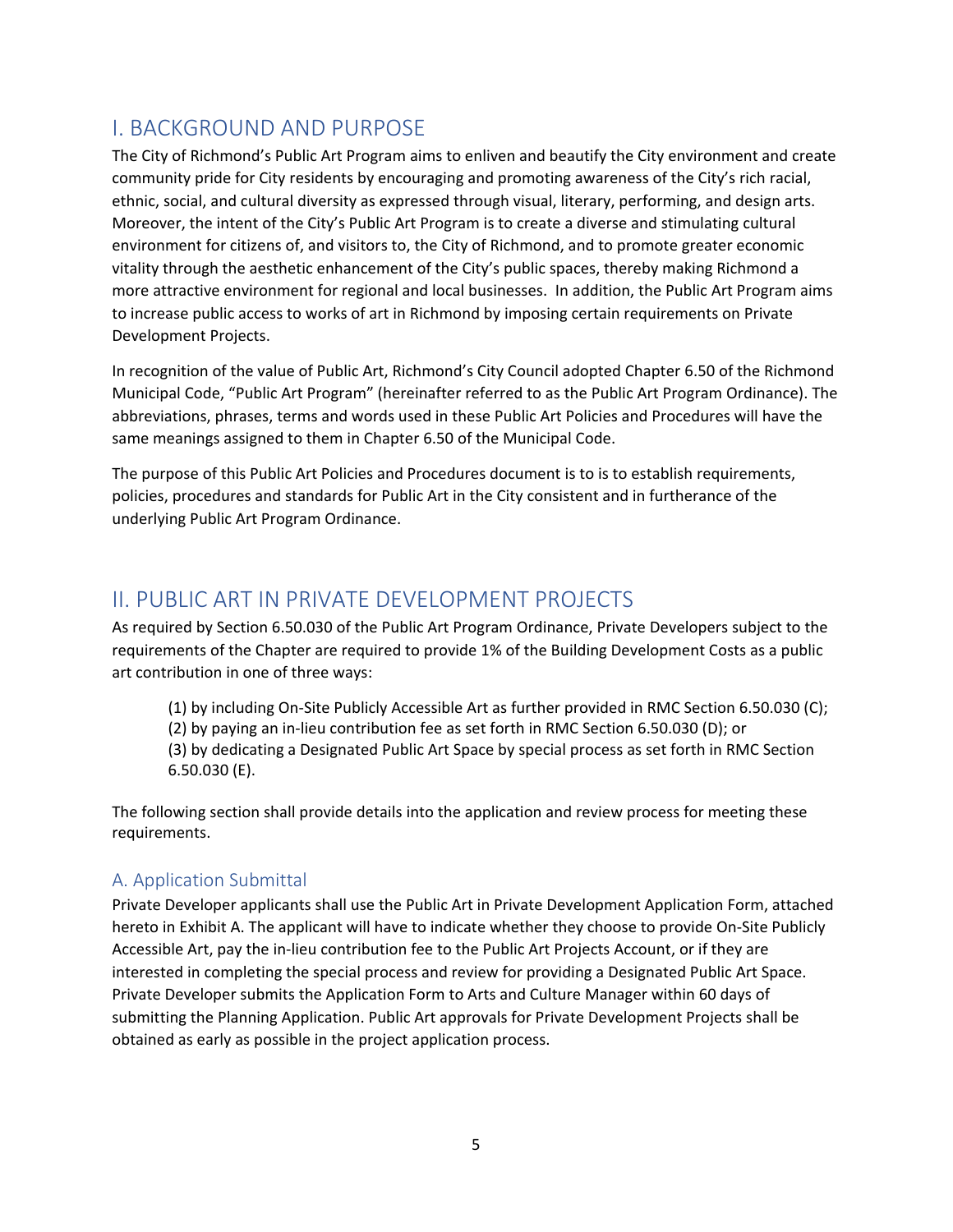## <span id="page-7-0"></span>B. Administrative Costs Fee

Regardless of which of the three options the Private Developer chooses to satisfy the 1% Private Development art contribution requirement (i.e. On-Site Art, in-lieu contribution fee, or Designated Public Art Space), five percent (5%) of the required Private Development art contribution amount (i.e. 5% of 1% of the Building Development Costs) shall be paid to the City as an administrative costs fee. The administrative costs fee shall be divided up and used by the Community Development Department (2%) and the Arts and Culture Division (3%) for administrative costs associated with the Private Development art contribution.

For On-Site Art and Designated Public Art Space, the 5% administrative costs fee payment shall be submitted alongside all other fees due at building permit issuance. For the in-lieu contribution option, the administrative costs fee will be paid as part of the total in-lieu contribution alongside all other fees due at building permit issuance.

## <span id="page-7-1"></span>C. On-Site Art Project Management Options

A Private Developer may choose from the following On-Site Art project management methods to assist in the selection, installation and project management process:

- 1. Delegate On-Site Art project management process to the City of Richmond Arts and Culture Staff. If the Private Developer chooses this option, they shall pay the City an additional project management fee of fifteen percent (15%) of the required Private Development art contribution amount (i.e. an additional 15% of the 1% of the Building Development Costs). The Private Developer shall pay five percent (5%) of the required 1% art contribution amount to the Arts and Culture Staff and Community Development staff to cover the administrative costs fee described above in Subsection (B). The Private Developer shall pay the City the full 1% art contribution amount and the additional 15% project management fee to an escrow account within 30 days of signing a project management agreement between the City and the Private Developer. This payment shall initiate the City's project management of all phases of the project on behalf of the Private Developer. The City will be responsible for all aspects of the projects, including negotiating and entering into contracts with the Artists.
- 2. Employ a private art consultant whose services would be used to solicit or identify Artists that meet the City's criteria for Public Art. The art consultant may also manage the On-Site Art selection and installation process from start to finish. The fee for the use of an art consultant may not be included in the City's required 1% art contribution amount. The Private Developer shall pay five percent (5%) of the required 1% art contribution amount to the Arts and Culture Staff and Community Development staff to cover the administrative costs fee described above in Subsection (B). The Private Developer shall have separate contracts with the art consultant and Artists.
- 3. Although not recommended, the Private Developer may directly propose an Artist or On-Site Art. The Private Developer shall pay five percent (5%) of the required 1% art contribution amount to the Arts and Culture Staff and Community Development staff to cover the administrative costs fee described above in Subsection (B). The Private Developer shall have contracts with Artists.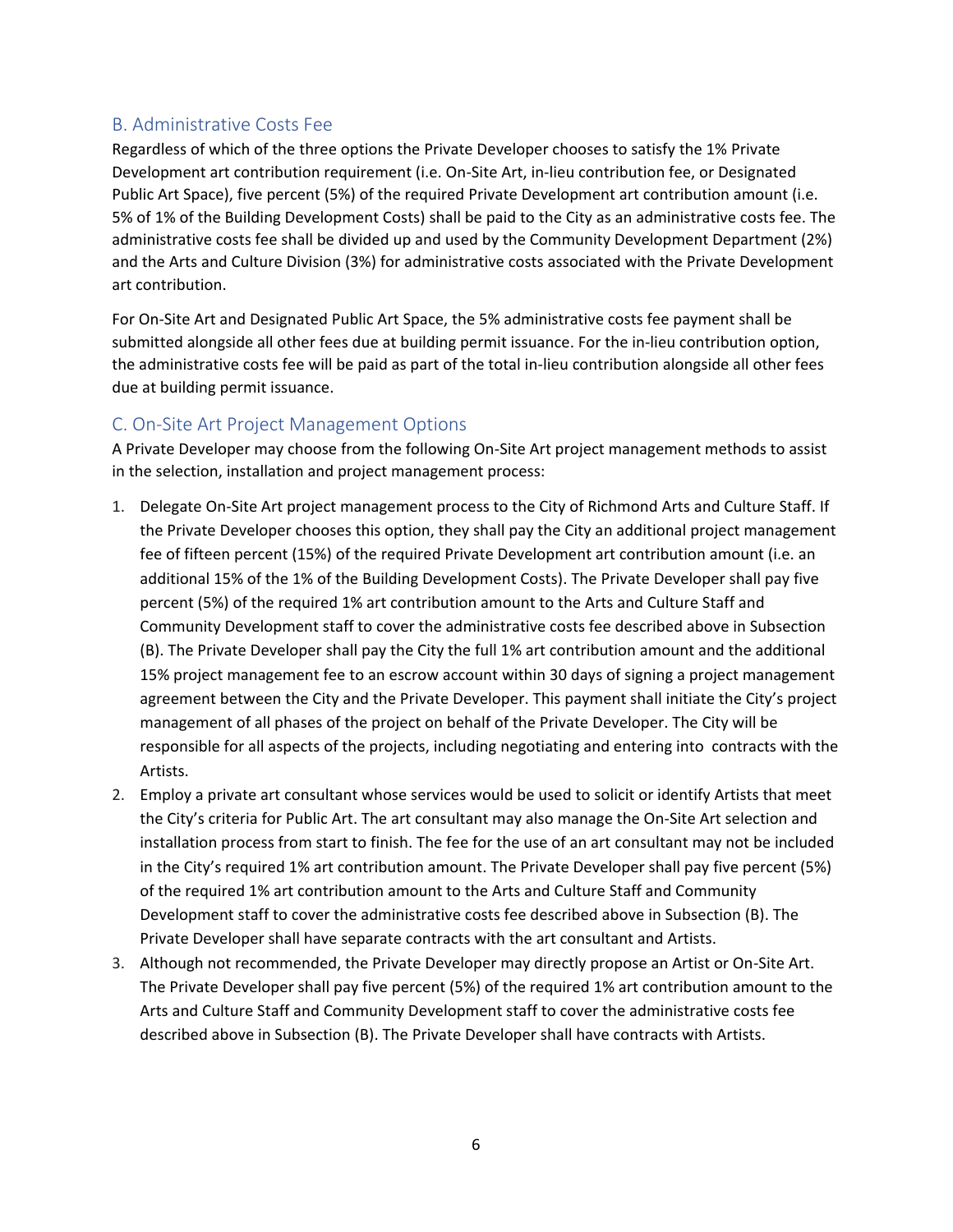## <span id="page-8-1"></span><span id="page-8-0"></span>D. Review Process and Material Checklists for On-Site Publicly Accessible Art

### 1. Meeting with Arts and Culture Manager

Private Developer applicants must first meet with the Arts and Culture Manager within 60 days of submitting an application to the Planning Department for the Private Development Project, and submit a Public Art in Private Development Application Form (in compliance with Subsection (A) above) prior to the preliminary review by the Public Art Advisory Committee (PAAC). At this meeting, the Private Developer will get more detailed information on the process, resources available, and discuss the possible types of Artwork that the Private Developer is interested in commissioning.

#### 2. Selection of On-Site Art Project Management Option

<span id="page-8-2"></span>The Private Developer shall select one of the On-Site Art Project Management Options as noted in Section II.C above as soon as possible and inform the Arts and Culture Manager.

#### 3. PAAC Preliminary Review

<span id="page-8-3"></span>A preliminary review meeting with PAAC is required and will take place within 90 days of the City's receipt of the Public Art in Private Development Application. The Private Developer applicant shall submit all required application materials, as further provided below, for the preliminary review meeting with PAAC. PAAC meets on the 2nd Tuesday of the month at 7:00 pm. The meetings are held on Zoom and were held at the Point Molate Conference Room, 450 Civic Center Plaza, 2nd Floor prior to the COVID-19 pandemic. Meetings may resume in this room after the COVID-19 pandemic.

Applicants must submit the following materials electronically one week prior to the PAAC preliminary review meeting to the Arts and Culture Manager:

1. A written summary of the On-Site Art project: this should include the approximate art budget, the art selection plan and consultant, timeline for the project, and an overview of the development.

2. PDF files of the overall site and existing drawings.

3. A PDF of the powerpoint presentation of the project that will be given at the meeting.

4. Name and contact information for the person who will be presenting the project to the Commission.

Items 1-3 above will be distributed to PAAC in advance of the preliminary review meeting. The Private Developer applicant will have 15 minutes to present the project to PAAC. PAAC will then have the opportunity to ask questions and make recommendations regarding the possible placement of Artwork, types of Artwork or Artists that may be appropriate to the site, and point out areas of concern. Preliminary review is not an action item with an approval, but an opportunity for the applicant to get input that will help make the final Artwork more successful.

#### 4. Additional PAAC Meetings

<span id="page-8-4"></span>The Private Developer applicant may return to PAAC additional times before PAAC's Final Review if PAAC input would be beneficial for the project, however it is not required. It is highly recommended that the Private Developer applicant's art consultant stay in close contact with the City's Arts and Culture staff or that the applicant utilizes the City's Arts and Culture staff to manage the process.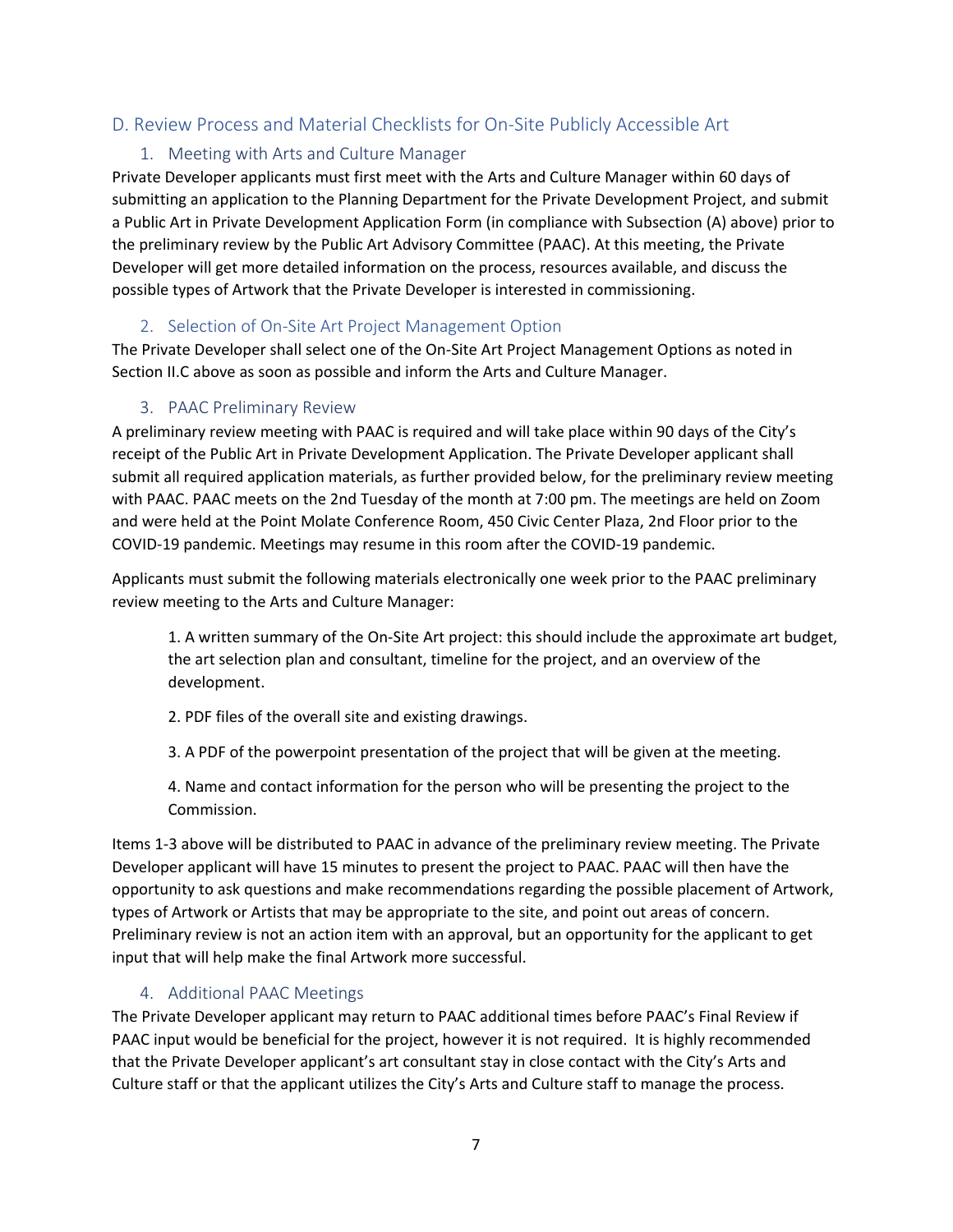#### 5. PAAC Final Review

<span id="page-9-0"></span>Once the Private Developer applicant has met with the Arts and Culture Manager, submitted a Public Art in Private Development Application Form, and completed a Preliminary Review with PAAC, the applicant may submit all required materials for the Final Review by PAAC. Private Developer applicants must submit the following materials electronically one week prior to the Final Review PAAC meeting to the Arts and Culture Manager:

1. A written summary of the art selection process (how the Artwork(s)/ Artist were selected).

2. Samples of the Artist's previous work and a resume.

3. Description of the proposed Artwork, including dimensions, materials, method of construction.

4. Detailed drawings or photographs of the proposed Artwork, including a rendering in-situ.

5. A rendering showing the Artwork, along with the locations for any lighting, the identification plaque, and other elements included in the proposal associated with the art installation.

6. A detailed timeline for installation of the On-Site Art and an itemized budget, including installation, Artist fees, art consultant fees.

7. A maintenance plan for the On-Site Art in compliance with Section II. J below, detailing how often and in what manner the Private Developer plans to conserve and maintain the On-Site Art in good condition. If feasible, the Private Developer shall include any specific maintenance instructions from the Artist.

8. A VARA/CAPA waiver signed by the Artist. (See Exhibit B). Artist shall maintain copyright.

Items 1-7 will be distributed to PAAC in advance of the meeting. The Private Developer applicant will have 20 minutes to present the art plan to PAAC. PAAC will then have the opportunity to ask questions and make recommendations regarding the On-Site Art and point out areas of concern. Final review is an action item requiring PAAC to either approve or deny the Public Art in Private Development proposal, and provide a recommendation to the Richmond Arts and Culture Commission.

6. Richmond Arts and Culture Commission Approval

<span id="page-9-1"></span>Once a Private Developer applicant has the recommendation from PAAC, the applicant must then obtain approval of the Artwork proposal from the Richmond Arts and Culture Commission. No presentation is required for Arts and Culture Commission approval.

The Arts and Culture Commission meets on the 4th Tuesday of every month at 7:00 p.m. The meetings are held on Zoom. Prior to the COVID-19 pandemic, meetings were held at 450 Civic Center Plaza, Richmond Conference Room. Meetings may resume in this room after the COVID-19 pandemic.

In general, the Commission shall reject the PAAC's recommendation for the selection of an Artist, Artwork, or design proposal only if there are compelling reasons to do so. Compelling reasons shall be limited to if the Commission determines and substantiates that the Artwork or design proposal: (i) constitutes a public safety threat; (ii) presents long-term maintenance problems; or (iii) creates a negative image or depiction of Richmond's residents, visitors, or neighborhoods.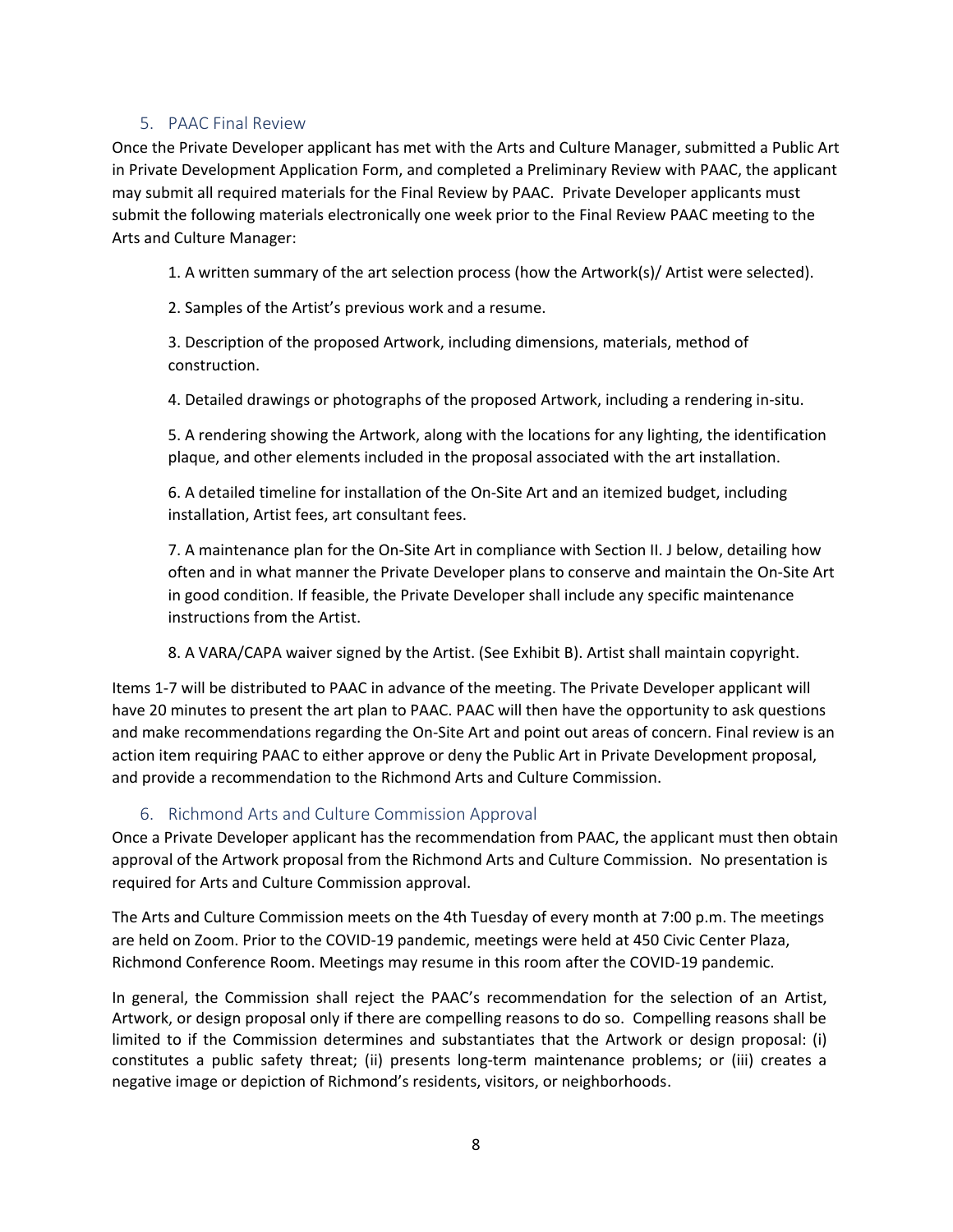#### 7. City Council Information Item and/or Approval of Contracts

<span id="page-10-0"></span>All approved On-Site Art projects will go to City Council as an information item.

City Council shall approve any contracts over \$10,000 related to Public Art on Private Development, and shall authorize the City Manager to enter into such contracts on behalf of the City. This may be the case if a Private Developer chooses to use the City as the project manager for the On-Site Art, as the City would be responsible for contracting directly with the Artist.

In general, the City Council shall reject the Commission's recommendation for the selection of an Artist, Artwork, or design proposal only if there are compelling reasons to do so. Compelling reasons shall be limited to if the City Council determines and substantiates that the Artwork or design proposal: (i) constitutes a public safety threat; (ii) presents long-term maintenance problems; or (iii) creates a negative image or depiction of Richmond's residents, visitors, or neighborhoods.

#### 8. Final Steps

<span id="page-10-1"></span>At the City's sole discretion, physical artwork may require stamped engineering drawings and permits and have specific insurance requirements, environmental review and a plan to obtain permits.

Once the Artwork application has been approved by the Arts and Culture Commission, the Private Developer may submit the building permit for the Private Development project.

Prior to construction or installation of the Public Art, the Private Developer applicant shall identify and secure all applicable permits from affected City divisions and departments.

The Artwork and required identification plaque must be installed as approved by the PAAC and Arts and Culture Commission, and verified by the Arts and Culture Manager prior to the issuance of any Certificate of Occupancy or Final Inspection for the Private Development project.

### <span id="page-10-2"></span>E. Special Delayed Option for On-Site Art Contribution and Designated Public Art Space

Private Developers who are interested in commissioning On-Site Art but are not able to complete the process in the required timeline described in Section II.D, may request permission from the Arts and Culture Manager to place the non-refundable public art contribution (1% of Building Development Costs of the Private Development) in an escrow account pursuant to special instructions from the Arts and Culture Manager. This will satisfy the 1% for Public Art in Private Development requirement contingent on the commissioning of On-Site Art within a reasonable time frame. Developers who place their money in an escrow account are able to acquire building permits prior to receiving approval from the Public Art Advisory Committee and Commission for Public Art in Private Development proposal. Affordable housing developments are more likely to be granted permission to place the Public Art contribution in an escrow account. By placing the money in the escrow account after selection of the On-Site Art option, the Private Developer will also have automatically selected the On-Site Art Project Management Option Section II.C.1 to delegate the project management process to the City of Richmond Arts and Culture Staff. In this case, the Private Developer shall pay the City the full 1% art contribution amount and the additional 15% project management fee to an escrow account within 30 days of signing a project management agreement between the City and the Private Developer.

Private Developers who are interested in pursuing Designated Public Art Space at a later date and under a separate building permit may request permission from the Arts and Culture Manager to develop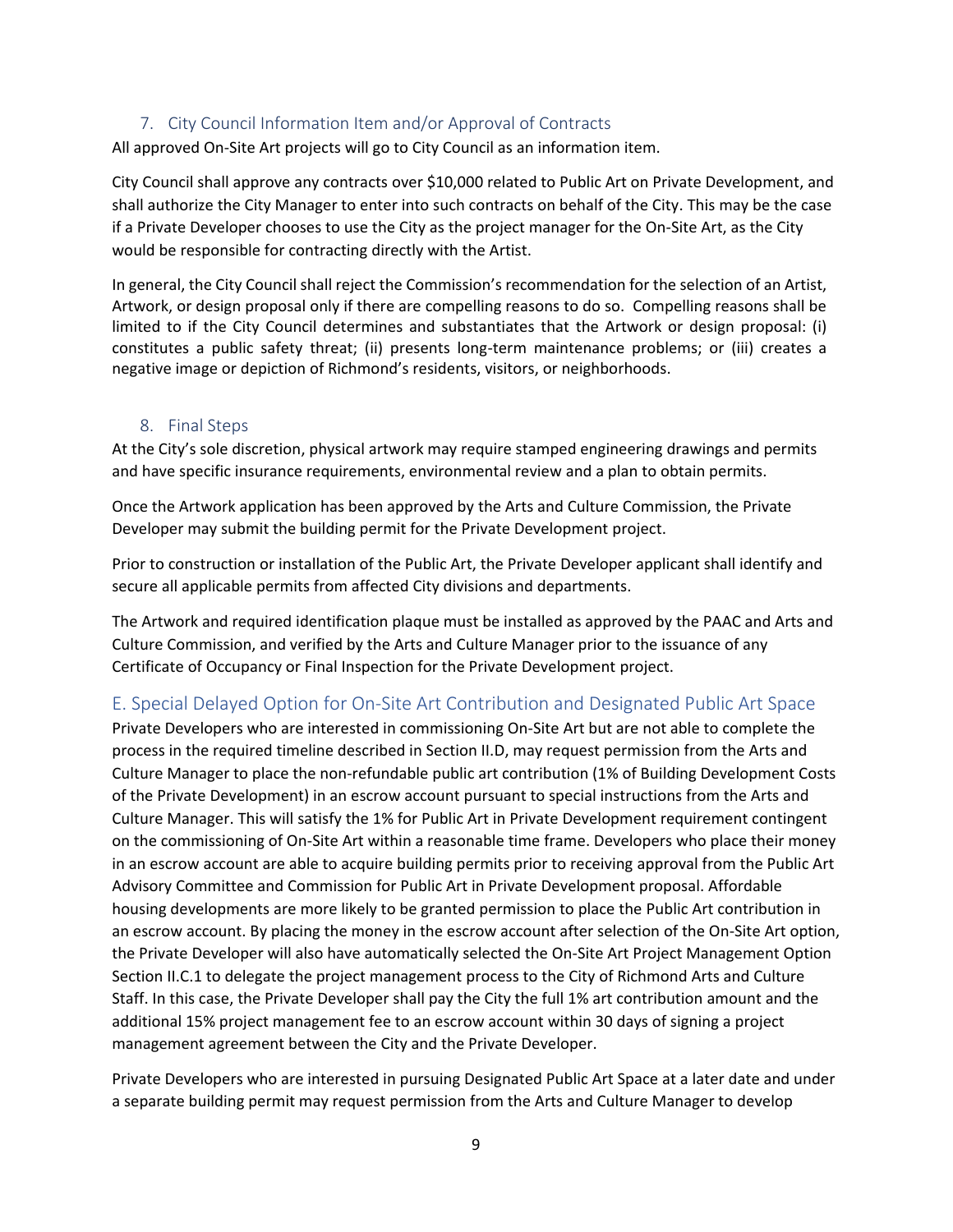Designated Public Art Space in a delayed, yet still reasonable, timeline. In the case that permission is granted, an agreement must be signed between the City and the Private Developer detailing the specific condition(s) and requirements for the development of the Designated Public Art Space.

# <span id="page-11-0"></span>F. Eligible and Ineligible Expenditures for On-Site Publicly Accessible Art

*Eligible Expenditures.* For On-Site Publicly Accessible Art, a Private Developer may only expend costs associated with the selection, acquisition, purchase, commissioning, design, fabrication, placement, installation or exhibition of the On-Site Art. At the City's sole discretion, eligible expenditures may include:

- 1. Artist fees;
- 2. Labor costs for assistants, materials, and contracted services required for design, fabrication, engineering and installation of the On-Site Art;
- 3. Any required permit or certificate fees and reasonable business and legal costs directly related to the On-Site Art;
- 4. Communication, utilities, insurance and other indirect costs associated with the creation but not the operation of the On-Site Art;
- 5. Transportation of any On-Site Art to the Private Development site;
- 6. Preparation of the Private Development site specifically required for the On-Site Art, such as fabrication of platforms or pedestals;
- 7. Costs associated with the installation of the On-Site Art;
- 8. Mountings, anchorages, containments or other materials necessary for installation of the On-Site Art;
- 9. Five percent (5%) administrative costs fee paid to the City;
- 10. A plaque or plaques identifying the On-Site Art; and
- 11. Contingency fund for unplanned expenses; no more than 10% of the total art contribution amount.

*Ineligible Expenditures*. Expenditures that are ineligible to be counted toward the On-Site Publicly Accessible Art contribution include:

- 1. Labor of assistants, materials, and contracted services not required for design, fabrication, engineering and installation of the On-Site Art;
- 2. Promotional materials or activities for any Artist, the On-Site Art, the Private Development project, the Private Developer or other parties involved in the Private Development project;
- 3. Opening, dedication or other costs of events for the On-Site Art, Artist, Private Developer or Private Development;
- 4. Services, materials, utilities or other expenses associated with the ongoing operation or maintenance of the On-Site Art;
- 5. Land costs or any other costs associated with the Private Development that are not part of and solely attributable to the On-Site Art; and
- 6. Any art consultant fees if a Private Developer chooses to employ a private art consultant for project management.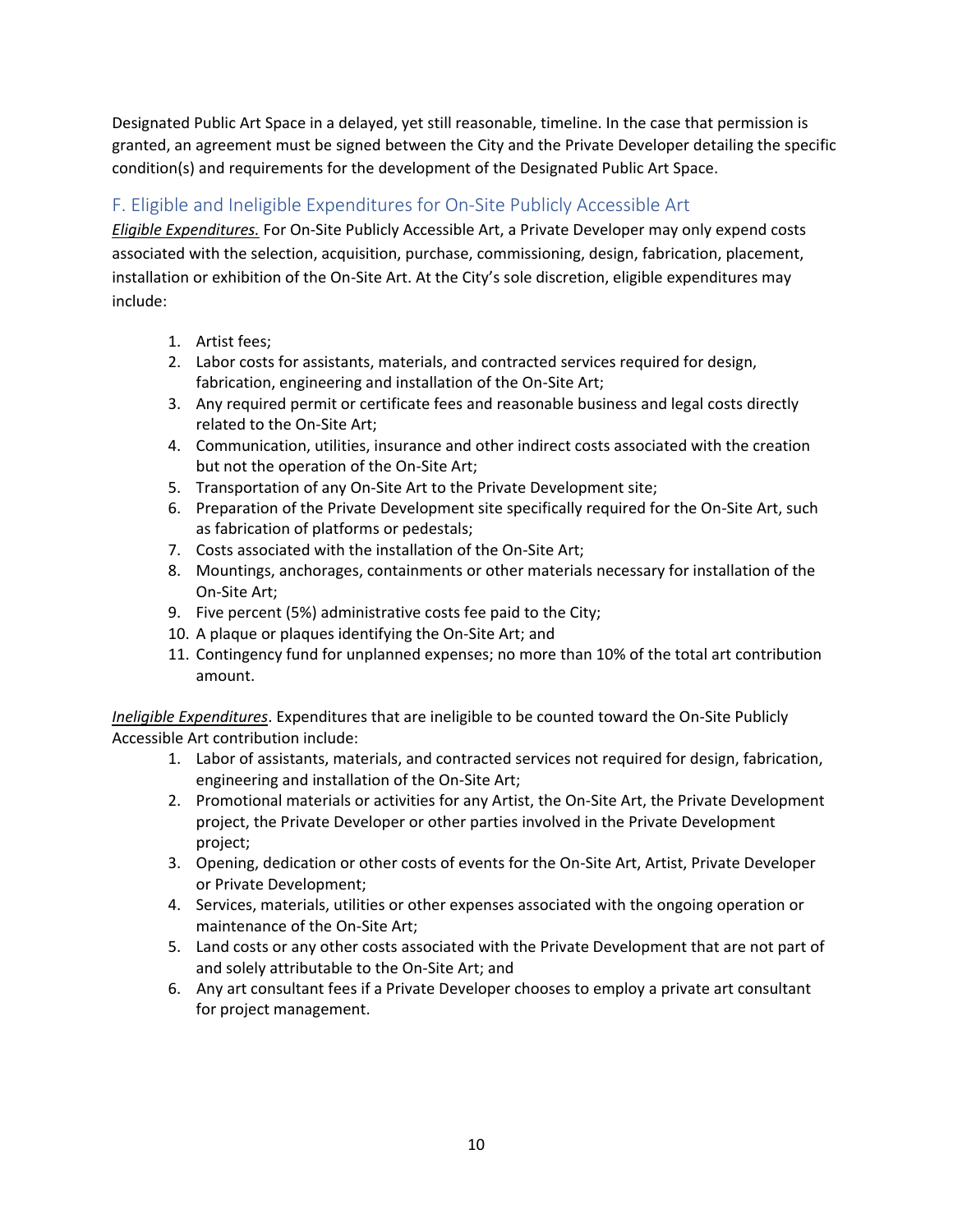# <span id="page-12-0"></span>G. Criteria for PAAC Review of On-Site Art

The Public Art Advisory Committee will evaluate the submitted On-Site Art project proposal based on the following criteria:

- 1. Context. Artwork must be compatible in scale, materials, form and content with their surroundings. Consideration shall be given to the architectural, historical, geographical, and social/cultural context of the proposed site;
- 2. Artistic Quality. Quality shall include excellence in the Artwork's craftsmanship, originality in conception and integrity of materials used;
- 3. Media. All forms of media may be considered. Artwork may be portable, permanently affixed, or incorporated in the design and/or function of a public space;
- 4. Permanence. For permanent Artwork, due consideration shall be given to the Artwork's structural and surface soundness, and to inherent resistance to theft, vandalism, weathering, and excessive maintenance or repair costs;
- 5. Public Safety. All Artwork or design elements shall be evaluated to ensure their compliance with public safety laws, regulations or requirements;
- 6. Diversity. The Public Art Program recognizes the cultural, racial, ethnic, and social diversity of Richmond's population, as well as that of the greater Bay Area, and shall incorporate diversity in every aspect of the Program. PAAC may realize this goal as follows:
	- Achieving an equitable distribution of commissions and acquisitions from Artists who represent Richmond's multi- ethnic, multi-cultural population.
	- Commissioning Artwork throughout Richmond's various neighborhoods.
	- Emphasizing and encouraging the acquisition of Artwork which include a wide variety of styles, scale, and media.
	- Encouraging community participation in the Public Art process, when appropriate.
	- Encouraging the exploration and understanding of new and experimental art forms as well as established and traditional art forms.
- 7. Feasibility. Before a Public Art proposal is given final approval, it shall be evaluated for its feasibility relative to:
	- The project budget and its estimated timeline.
	- Convincing evidence that the Artist can complete the Public Art project on time and within the proposed budget.
	- Approval of the project by the appropriate City agencies, relative to safety, maintenance, and code requirements.
- 9. Visibility and accessibility of On-Site Art:
	- Compliance with any American Disabilities Act (ADA) requirements.
- 10. Engagement or interactive elements.

# <span id="page-12-1"></span>H. Designated Public Art Space by Special Process

Private Developers interested in creating a Designated Public Art Space, as described in RMC 6.50.030.E Designated Public Art Space by Special Process, must follow the following process after submitting the application described in Section II.A above.

Private Developers shall meet with the Arts and Culture Manager within 60 days of submission of the Planning Application with a preliminary proposal of the Designated Public Art Space. If the Arts and Culture Manager determines the proposal meets the requirements of the Public Art Program (RMC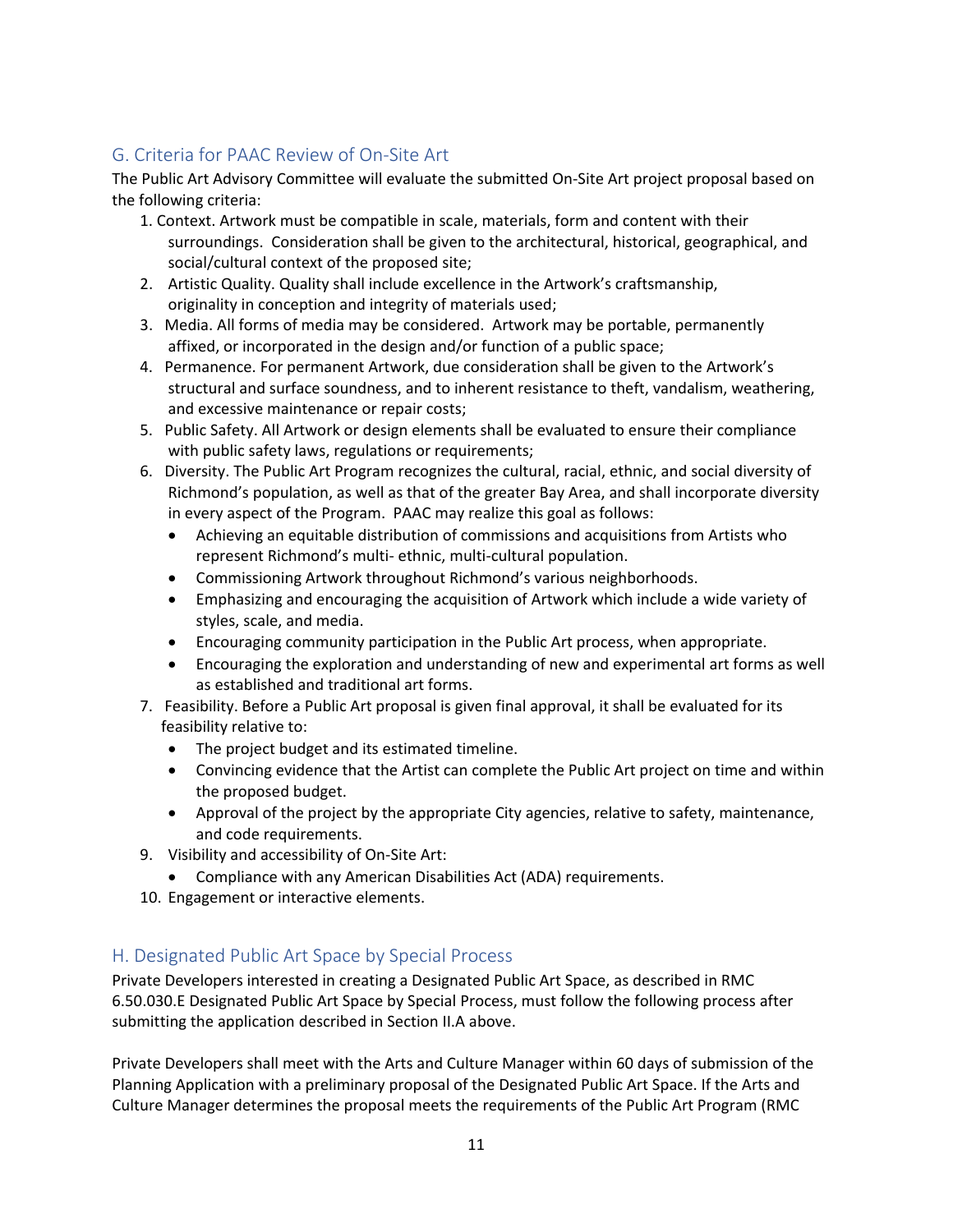6.50.030.E), the Private Developer will receive instructions on documentation and requirements for next steps.

## <span id="page-13-0"></span>I. Compliance with City laws and ordinances

On-Site Art and Designated Public Art Space is subject to, and shall comply with, all applicable City ordinances and laws and regulations of other governmental agencies. Prior to installation or construction of the On-Site Art or the Designated Public Art Space, the Private Developer shall identify and secure all applicable permits from affected City divisions and departments. Below are links to some applicable departments:

- [Planning](https://www.ci.richmond.ca.us/2102/FeesFormsChecklists) (Community Development Department)
- [Building](https://www.ci.richmond.ca.us/2100/Forms-Handouts) (Community Development Department)
- [Public Works](http://www.ci.richmond.ca.us/276/Public-Works)

### <span id="page-13-1"></span>J. Maintenance of On-Site Art and Designated Public Art Space

The Private Developer and/or property owner of the Private Development project site, shall be responsible for the ongoing and regular maintenance to preserve the On-Site Art or Designated Public Art Space in good condition. As provided in Section 6.50.030 (G) of the Municipal Code, the Private Developer shall ensure that a declaration of covenants, conditions and restrictions is recorded against the Private Development project property site, in favor of the City, and it shall include the property owner's maintenance obligations as required herein. If and when the Private Development Project site is sold, the maintenance obligations shall be transferred to the new property owner.

The Private Developer and/or the property owner, shall maintain the On-Site Art following any special instructions provided by the Artist, and shall promptly perform any and all necessary repairs to the satisfaction of the City. The obligation to maintain and preserve the On-Site Art or a Designated Public Art Space includes the obligation to take reasonable steps to protect the On-Site Art or Designated Public Art Space against destruction, damage or modification.

The City shall not be responsible for any maintenance of the On-Site Art or a Designated Public Art Space.

If the Private Developer and/or property owner fails to maintain the On-Site Art or Designated Public Art Space within 90 days of notice from the City, the City may perform all necessary repairs and maintenance, and the Private Developer and/or property owner shall be responsible for reimbursing the City for such costs. If the Private Developer and/or property owner fails to reimburse the City, the City may impose a lien against the real property.

#### <span id="page-13-2"></span>K. Relocation of On-Site Art or Designated Public Art Space

The Private Developer and/or property owner of the Private Development project site shall maintain the On-Site Art and/or Designated Public Art Space in the location approved by the Arts and Culture Commission. The Private Developer and/or property owner may submit a written request to the Arts and Culture Commission to relocate the On-Site Art and/or Designated Public Art Space within the Private Development project site.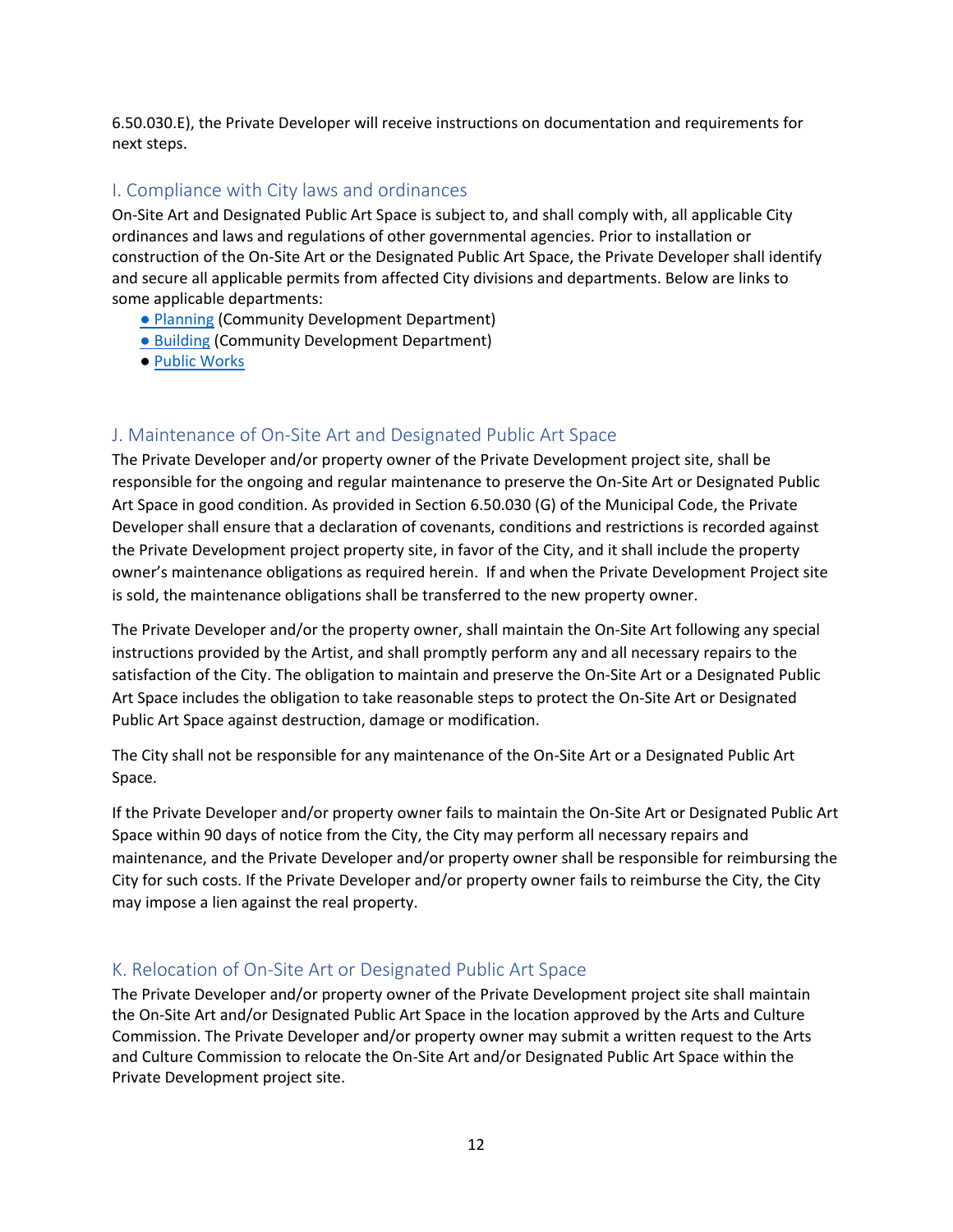If the Private Development project or the Private Development project site where the On-Site Art and/or Designated Public Art Space is located is sold, the On-Site Art and/or Designated Public Art Space must remain at the location approved by the Arts and Culture Commission. The Private Developer and/or property owner may not remove the On-Site Art and/or Designated Public Art Space from the site.

In the case where the Private Development project is to be demolished, the Private Developer and/or the property owner must relocate the On-Site Art and/or Designated Public Art Space to another publicly accessible permanent location approved in advance by the Arts and Culture Commission.

### <span id="page-14-0"></span>L. Ownership of On-Site Art or Designated Public Art Space

The On-Site Art or a Designated Public Art Space shall become the property of the Private Developer and/or the property owner, and successor(s) in interest. On-Site Art or a Designated Public Art Space shall not be sold or transferred other than to a subsequent successor in interest of the property. As such, the ownership of the On-Site Art, along with any maintenance obligations, will be transferred with the property.

# <span id="page-14-1"></span>M. Modification to or Removal of On-Site Art or Designated Public Art Space

If the Private Developer and/or property owner wishes to sell, deaccession, modify or remove the On-Site Art or Designated Public Art Space from the project site approved by the Arts and Culture Commission, the Private Developer and/or property owner must notify the Arts and Culture Manager a minimum of 90 days before the intended date to remove the On-Site Art or Designated Public Art Space. They must receive prior approval from Public Art Advisory Committee and the Richmond Arts and Culture Commission before doing so. The Private Developer and/or property owner will be required to replace any sold or deaccessioned On-Site Art with an alternative Artwork of equivalent or greater value, as determined in the sole discretion of PAAC and the Commission. In the alternative, and with prior approval of the City, the Private Developer can choose to pay an in-lieu contribution fee in accordance with the Public Art Program Ordinance.

Private Developers and/or property owners shall be solely responsible for complying with all requirements of the Visual Artists Rights Act (VARA), and the California Art Preservation Act (CAPA). As provided in Section II. D (5) above, the Private Developer shall obtain a signed copy of a VARA/CAPA waiver from the selected Artist prior to the installation or creation of the On-Site Art, as provided in Exhibit B.

Private Developers and/or property owners agree that the City has an absolute right to require the Private Developer, Artist, and/or property owner to change, modify, remove, relocate, repair, or restore the On-Site Art, or portions of the On-Site Art, where it is in the public's best interest.

### <span id="page-14-2"></span>N. City Inspection of On-Site Art or Designated Public Art Space

On reasonable advance notice, City staff shall have the right to inspect the On-Site Art or Designated Public Art Space to ensure compliance with all City requirements.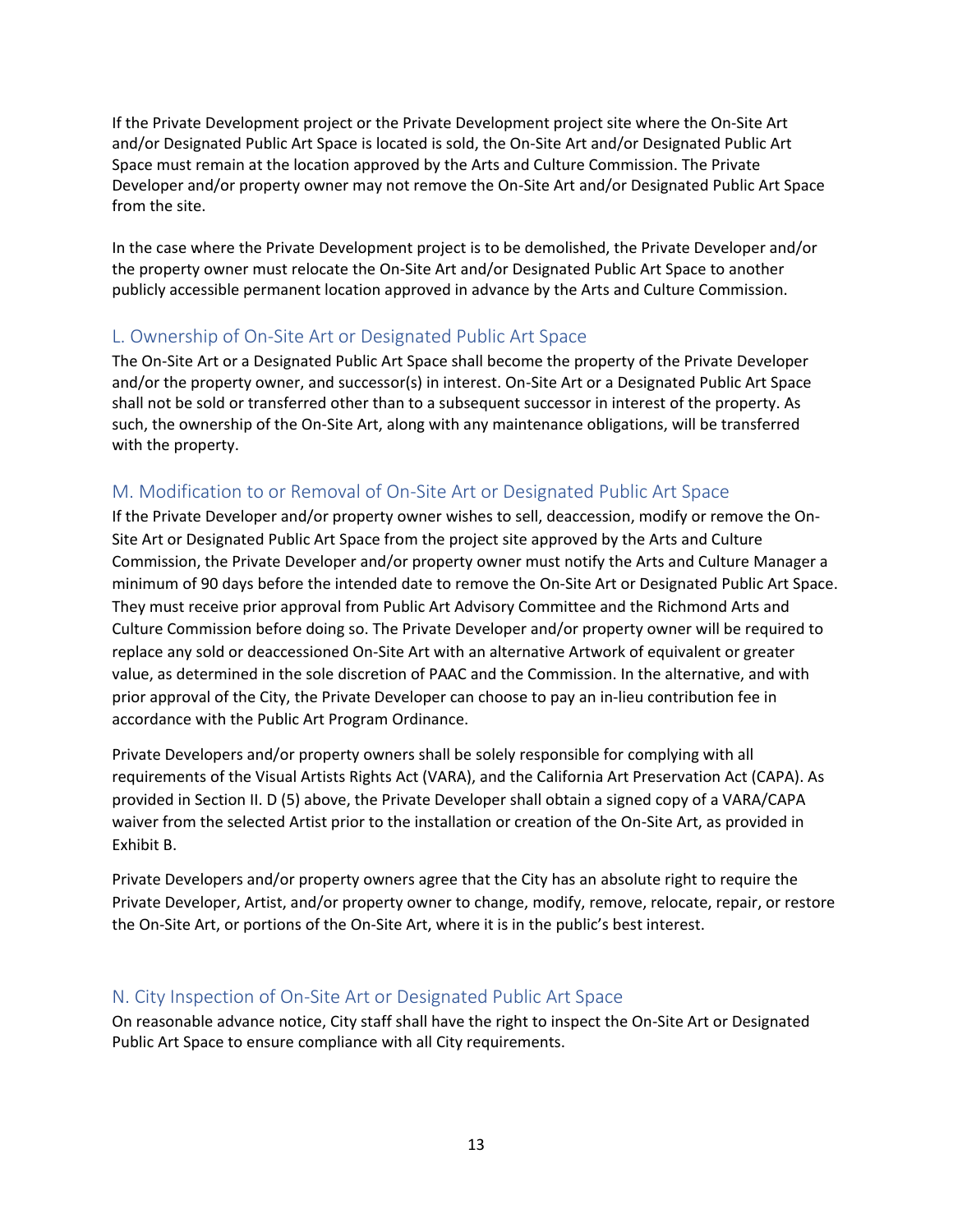## <span id="page-15-0"></span>O. In-Lieu Contribution

In-lieu of On-Site Art or Designated Public Art Space, a Private Developer may pay an in-lieu contribution of 1% of the estimated Building Development Costs to the City's Public Art Projects Account. Private Developers submit the payment alongside all other fees due at building permit issuance. No presentations to the Public Art Advisory Committee or meeting with the Arts and Culture Manager will be required. To verify that it has been paid, the Arts and Culture Manager shall sign the building permit card. The Arts and Culture Manager confirms the receipt of contribution to the Public Art Projects Account in-lieu of providing On-Site Art or Designated Public Art Space prior to the final Certificate of Occupancy issuance or Final Inspection approval.

# <span id="page-15-1"></span>P. Public Art In Private Development Process Chart and Payment Schedule – On-Site Art, In-Lieu Contribution, Designated Public Art Space

The Public Art in Private Development Process Chart can be seen in Exhibit C and the Public Art in Private Development Payment Schedule chart can be seen in Exhibit D.

# <span id="page-15-2"></span>III. PUBLIC ART ON CITY PROPERTY

The procedures, requirements, and policies in this section apply to Public Art purchased or commissioned to be placed on City Property with resources from the Public Art Projects Account.

## <span id="page-15-3"></span>A. Ownership of Artwork on City Property

All Artwork, including design elements, and other objects acquired for or by the City, and/or funded by the City, pursuant to this section, shall be acquired in the name of the City of Richmond and title shall vest in the City of Richmond. All Public Art placed on or in City Property, either by gift, donation, or City funds, shall be owned by the City. Copyright shall be maintained by the Artist.

### <span id="page-15-4"></span>B. Criteria for selecting or acquiring of Public Art on City Property

Criteria to be used by PAAC and Selection Panels (as defined below) for the acquisition of Public Art, shall include, but not be limited to, the following:

- 1. Context. Artwork must be compatible in scale, materials, form and content with their surroundings. Consideration shall be given to the architectural, historical, geographical, and social/cultural context of the proposed site;
- 2. Artistic Quality. Quality shall include excellence in the Artwork's craftsmanship, originality in conception and integrity of materials used;
- 3. Media. All forms of media may be considered. Artwork may be portable, permanently affixed, or incorporated in the design and/or function of a public space. Temporary exhibits or installations may also be considered for commissions;
- 4. Permanence. For permanent Artwork, due consideration shall be given to the Artwork's structural and surface soundness, and to inherent resistance to theft, vandalism, weathering, and excessive maintenance or repair costs;
- 5. Public Safety. All Artwork, design elements, or temporary installations shall be evaluated to ensure their compliance with public safety laws, regulations or requirements;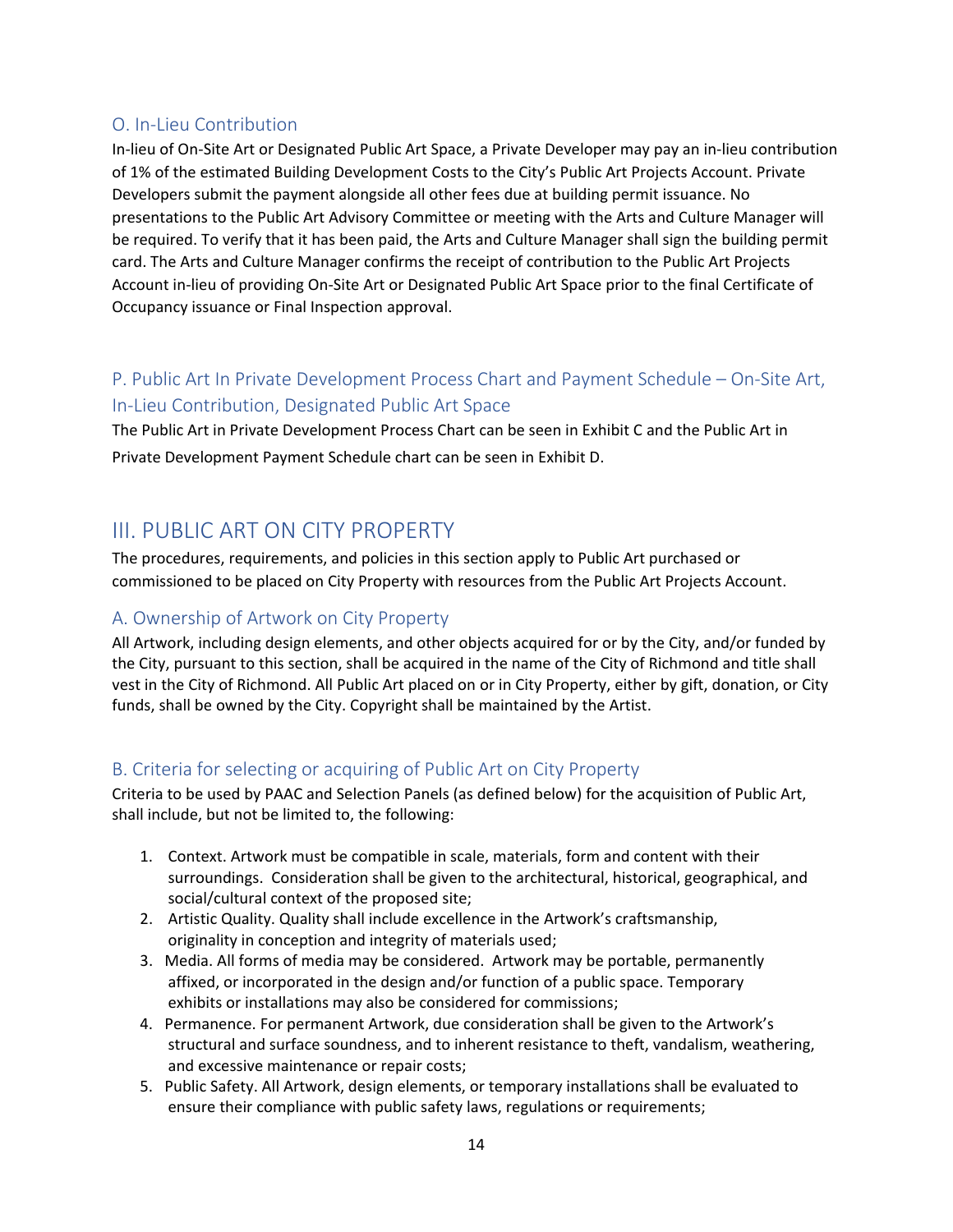- 6. Diversity. The Public Art Program recognizes the cultural, racial, ethnic, and social diversity of Richmond's population, as well as that of the greater Bay Area, and shall incorporate diversity in every aspect of the Program. PAAC and the Commission may realize this goal as follows:
	- Achieving an equitable distribution of commissions, acquisitions, and temporary exhibitions from Artists who represent Richmond's multi- ethnic, multi-cultural population.
	- Commissioning Artwork throughout Richmond's various neighborhoods.
	- Emphasizing and encouraging the acquisition of Artwork which include a wide variety of styles, scale, and media.
	- Encouraging community participation in the Public Art process, when appropriate.
	- Encouraging the exploration and understanding of new and experimental art forms as well as established and traditional art forms.
- 7. Feasibility. Before a Public Art proposal is given final approval, it shall be evaluated for its feasibility relative to:
	- The project budget and its estimated timeline.
	- Convincing evidence that the Artist can complete the Public Art project on time and within the proposed budget.
	- Approval of the project by the appropriate City agencies, relative to safety, maintenance, and code requirements.
- 8. Visibility and accessibility of Artwork:
	- Compliance with any American Disabilities Act (ADA) requirements.
- 9. Engagement or interactive elements;

# <span id="page-16-0"></span>C. Criteria for the Site Location of Public Art

Prior to recommending a site for a Public Art project, the Arts and Culture Manager, in collaboration with appropriate City agencies, the Public Art Advisory Committee, and the Commission, shall evaluate the proposed Public Art site using the following factors:

- 1. Visibility and public access.
- 2. Public safety.
- 3. Interior and exterior traffic patterns.
- 4. The relationship of the proposed Public Art project to the site's existing or future architectural features and to its natural features.
- 5. The function and uses of the facility or site.
- 6. The nature of the site's surrounding neighborhood and potential impact of the Public Art project on residences or businesses.
- 7. Future development plans for the area which may affect the Public Art project.
- 8. The relationship of the proposed Public Art project to existing works of art or design elements within the site's vicinity.
- 9. The proposed Public Art project's impact on the surrounding environment.
- 10. The social or cultural context of the proposed Public Art or design element relative to the site and its surrounding environment.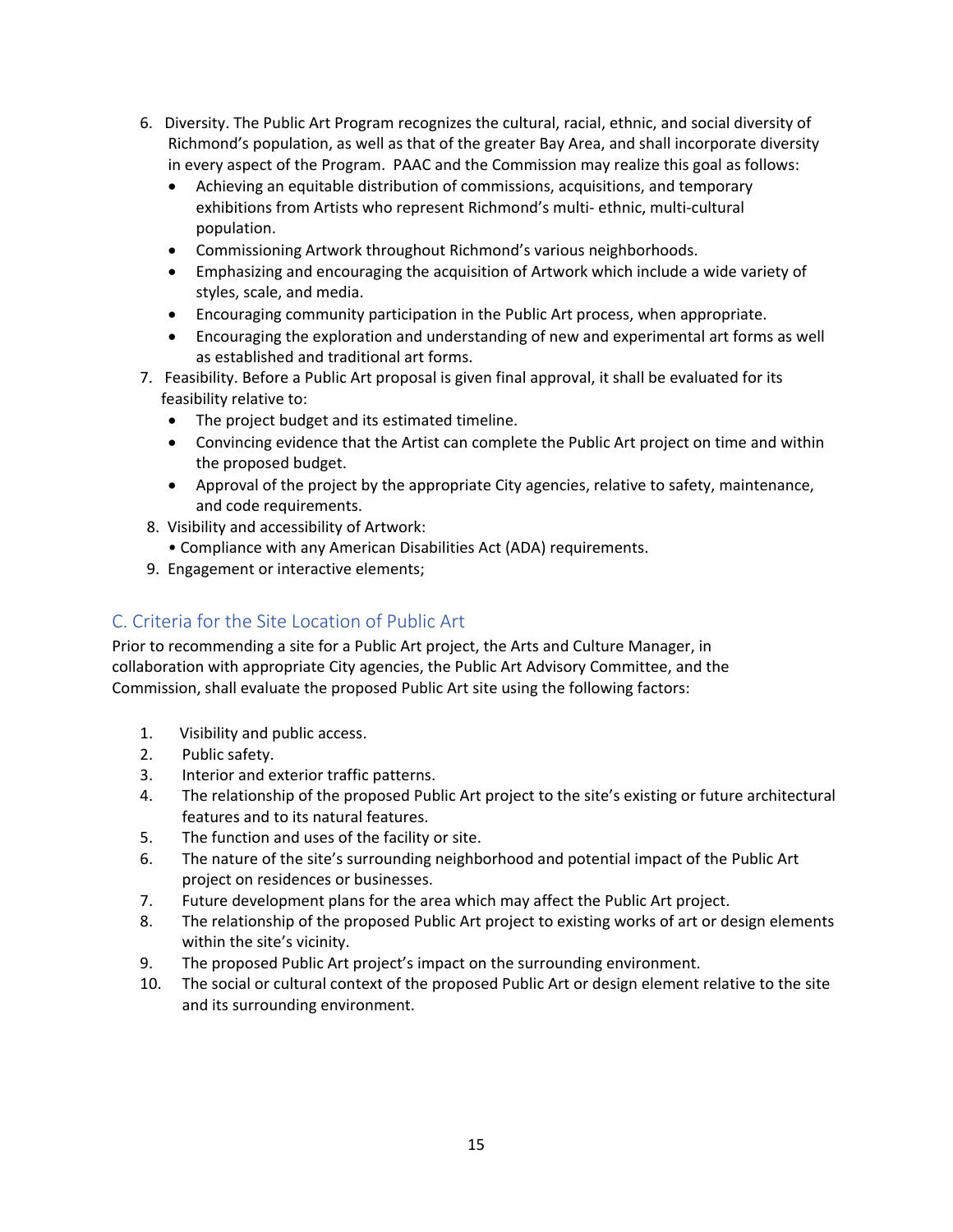## <span id="page-17-0"></span>D. Public Art Reviewing Bodies (Selection Panels, etc.)

In addition to PAAC and the Arts and Culture Commission, Selection Panels and/or Ad-hoc Advisory Committees may be assembled to review certain projects, as further provided below.

<span id="page-17-1"></span>1. Selection Panels: Selection panels are ad-hoc panels assembled for specific projects. The role of the selection panel is to assist the City in identifying qualified Artists to be considered for a Public Art project. The number of panelists and the composition of the panel appointed for projects will depend upon the size, location, and complexity of each project. In general panels shall comprise a minimum of three persons from the categories listed below. There shall be an odd number of voting members on the panel to remove the possibility of a tie.

#### a) Voting Members

- (1) At least one Artist or arts professional (curator, educator, etc.)
- (2). At least one representative of the neighborhood in which the artwork will occur.
- b). Non-voting advisors.
	- (1). Includes members of the design team, such as the project architect

The Arts and Culture Manager shall recommend panelists and shall submit these recommendations to the PAAC for review. Selection of panelists shall be made based on an analysis of the following:

- Experience in implementing or administering Public Art projects;
- Knowledge of current trends and issues in Public Art;
- Knowledge of local, regional and national arts;
- Experience and interest in working with Richmond's multi-cultural community;
- Ability to assess the creativity, design skills, and problem-solving abilities of Artists under review;
- Knowledge of materials and methods of fabrication used in Public Art projects and an ability to assess their appropriateness to a particular site;
- Ability to represent a particular neighborhood or area of Richmond in which the Public Art will be sited;
- Ability to work cooperatively and effectively in a panel process.

To expedite the recruitment and approval of panelists, City staff may develop a list of qualified panelists.

Any persons who would receive financial gain from the selection of Artists or Artworks are ineligible to serve on a Selection Panel. Any Artist selected to serve on the Selection Panel is precluded from having his/her work considered for any Public Art project during his/her time of service. Previous PAAC or Commission members who have served in the past two years may not serve on a Selection Panel.

In general, panelists shall be compensated for their time reviewing application materials and attending panel meetings. Compensation shall be paid at the rate of \$100 per day, or \$50 per half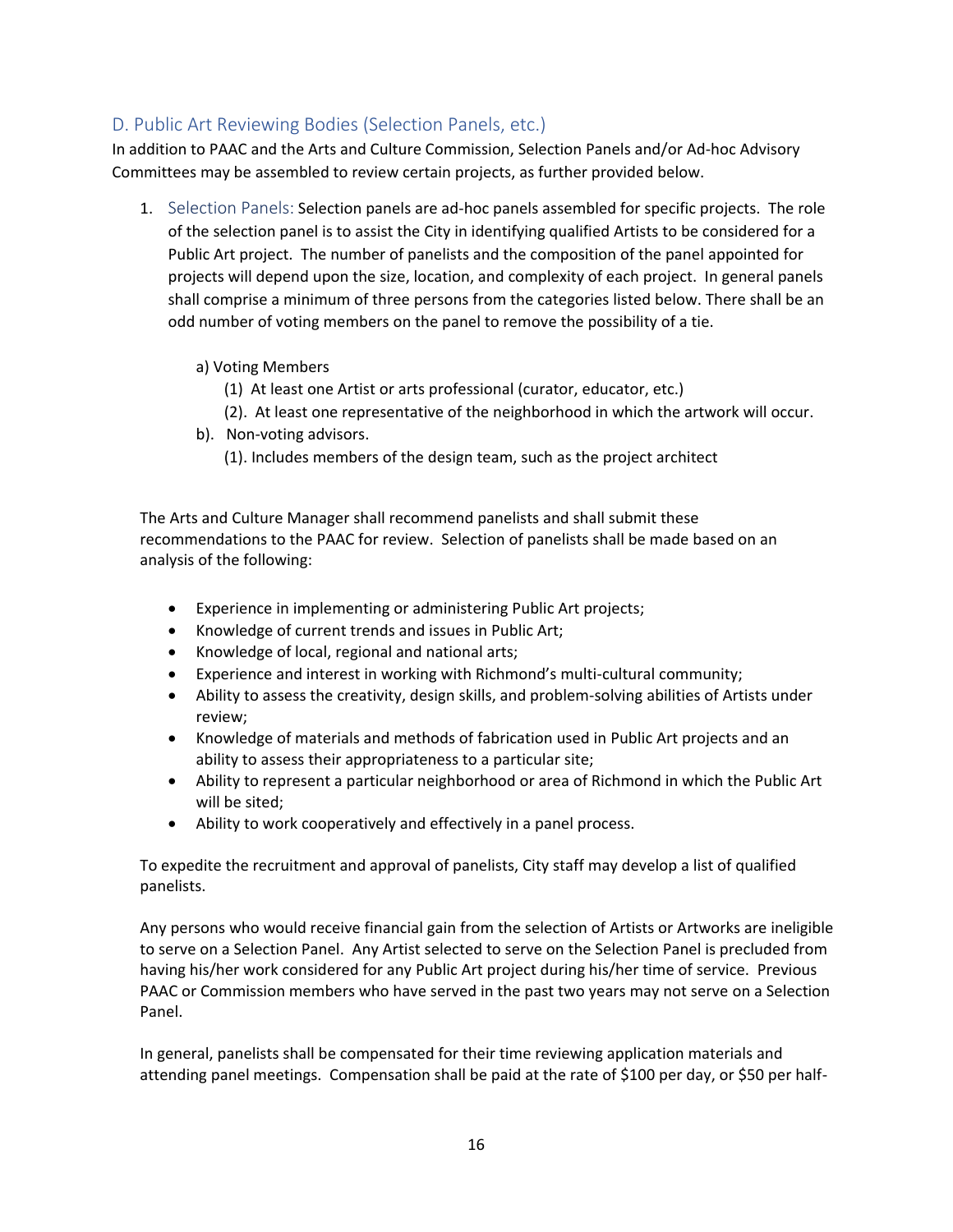day. City employees and members of the PAAC and the Commission shall not be compensated for participation in the review and selection process.

<span id="page-18-0"></span>2. Ad-hoc Advisory Committees: For certain Public Art projects, PAAC may elect, in its sole discretion, to establish an ad-hoc "advisory" committee. An advisory committee is an ad hoc group which provides staff and Artists with information regarding the physical parameters of the site, the site's users or audience, the social, historical, or cultural history of the neighborhood where the Public Art will occur, and other types of information which may assist the Artist in preparing a design proposal.

Advisory Committee members shall be identified through existing community organizations and by referrals from other agencies, public or private, which are familiar with the neighborhood in which the Public Art project will occur. The Advisory Committee will represent residents or facility or site users who will be most affected by the Public Art project and who can provide the Artist with useful information in the development of their project. The Advisory Committee, as a whole, does not retain the right to vote, and should neither advise nor influence the Selection Panel during their deliberations. However, one or more Advisory Committee members may serve on a Selection Panel if requested by the PAAC to do so, if eligible as described in Section III.D.1 above. The Advisory Committee may consist of one or more of the following persons:

- 1.The design architect, if selected.
- 2.The project manager or designee from the City agency collaborating on the project.
- 3.Other design team members, if appropriate.
- 4.A member of the Public Art Advisory Committee.

### <span id="page-18-1"></span>E. Selecting Artists and Artwork for Public Art for City Property

#### <span id="page-18-2"></span>1. Methods of Selecting Artists and Artwork

Artists may be selected for Public Art projects by one of the following methods as determined by the Arts and Culture Manager:

- 1. Direct selection: Artist(s) or completed Artwork(s) chosen directly by the Public Art Advisory Committee or by a Selection Panel.
- 2. Limited competition or invitational: Artists are invited by the Public Art Advisory Committee or by a Selection Panel to submit proposals, a completed Artwork, or otherwise participate in a Public Art project.
- 3. Open competition: any Artist is eligible to participate, subject to limitations established by the Public Art Advisory Committee.

#### <span id="page-18-3"></span>2. Artist Recruitment Methods

1. Direct Recruitment: The City may utilize direct recruitment methods to solicit qualified Artists for a project. Direct recruitment shall be defined as the direct solicitation of qualified candidates by means of direct mailings of the RFQ or RFP, or through phone contact with Artists, arts organizations, galleries or other sources for the purpose of soliciting names of Artists to be considered for a project.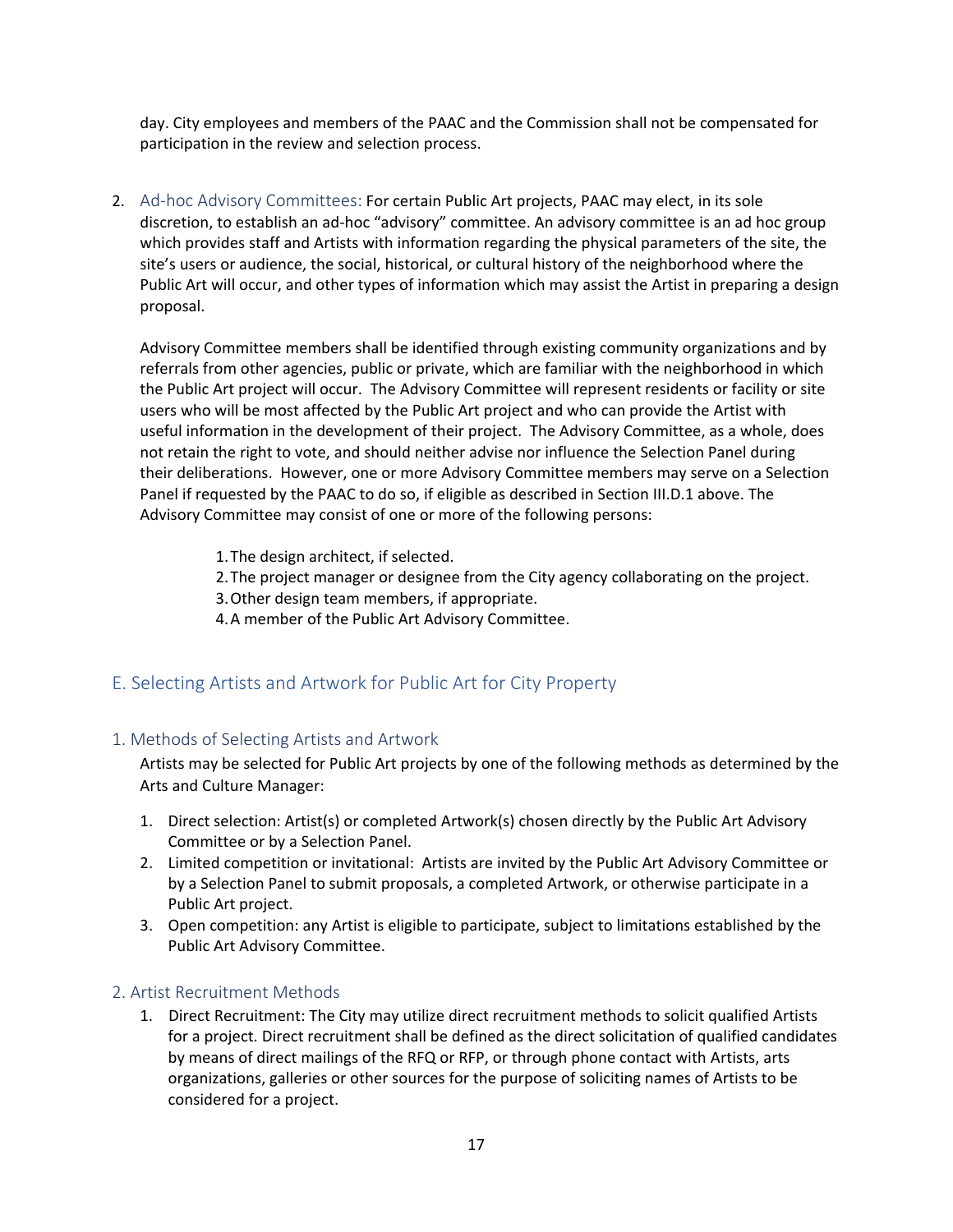- 2. Competitive Processes: For competitive projects, the City shall develop a Request for Qualifications ("RFQ") or a Request for Proposals ("RFP"). The RFQ or RFP shall be disseminated as widely as possible through local media, the arts media, and through direct mailings to Artists and arts organizations. The RFQ or RFP shall include the following information.
	- A description of the Public Art project, including its goals; the project parameters, including the site's physical description, potential approaches to the project, and any physical or legal restrictions which may apply to the project.
	- The Artist's potential scope of work.
	- Application procedures, including materials requested, eligibility factors, and timelines.
	- Selection procedures (if appropriate).
	- Criteria for the selection of Artist(s) and Artwork(s).
	- Project budget.
	- A Request for Proposals shall include an honorarium for the Artists to further develop the art concept design proposal.

#### <span id="page-19-0"></span>3. Artist Selection Criteria

In general, any Artist may be considered for a Public Art purchase or commission. Specific eligibility requirements will be established by the Arts and Culture Manager at the initiation of each project and will be described on the RFQ/RFP. In general:

- 1. Artists will be considered for commission on the basis of their professional qualifications, as demonstrated by past work, relevant professional experience, the appropriateness of a specific proposal to the project goals and parameters, and the probability that the Artist can successfully complete the project given the proposed timeline or budget. Artwork or proposals submitted by the Private Development Project architect and/or members of the design team, and Artists who are members of or family members of the Arts and Culture staff, the PAAC, Commission, or the City Council, shall not be accepted. If a past member of PAAC, the Commission, or City Council wishes to propose Artwork, there must be at least a minimum of two years between serving on such governing bodies and consideration of Artwork or proposals.
- 2. Artists shall not receive more than two commissions from the City of Richmond in any fiveyear period, nor shall Artists receive more than one commission in consecutive years. These restrictions shall apply to individual Artists, Artists who are commissioned as part of a team, and/or any Artists who will receive credit for any commissioned project.
- 3. Artists may be selected on a regional or national basis. Though preference may be given to Richmond-based Artists for any given project, the Public Art Program shall encourage a wide diversity in style, scale and media in Public Art, and encourages the exchange of ideas and creative talent from all Artists.

#### <span id="page-19-1"></span>4. Artist and Artwork Selection Procedures

1. Pre-Screening: The Arts and Culture Manager, and designated City staff, shall pre-screen Artist applications, and evaluate them relative to the minimum candidate criteria and qualifications outlined in the RFQ or RFP. City staff shall then present the slate of qualified candidates for review to a Selection Panel, as described below.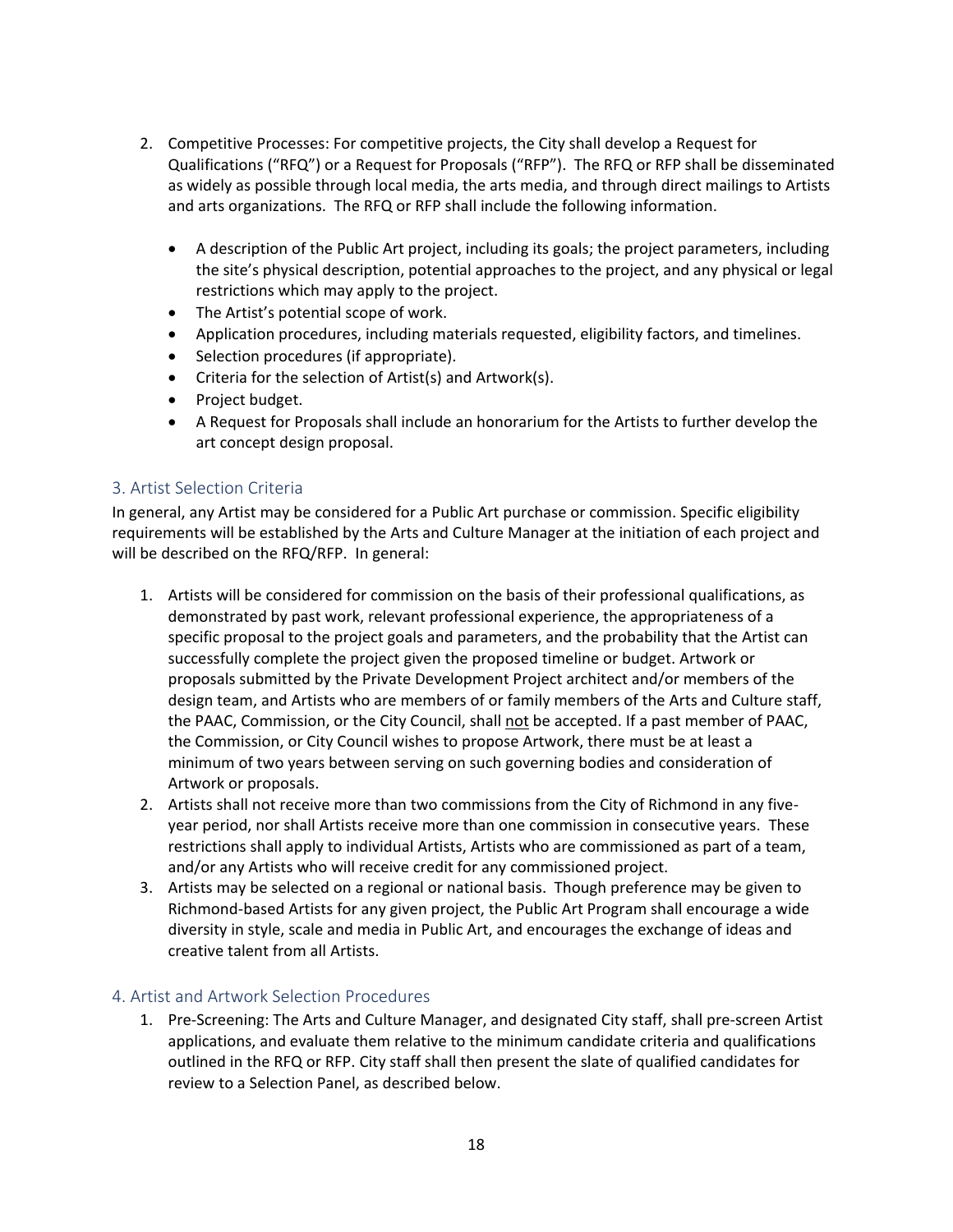- 2. Selection Panel Review: The Selection Panel shall meet under the following process:
	- (a) The Selection Panel (and Ad-hoc Advisory Committee, where applicable) shall review the pre-screened lists of Artist applications. Along with the candidates recommended for review by the Arts and Culture Manager, the Selection Panel will receive a list of all project applicants. Panelists may request to review any Artist previously eliminated by the staff if they believe that the Artists on the pre-screened list do not meet the stated minimum qualifications.
	- (b) City staff shall issue written instructions to panelists detailing the duties and responsibilities related to the project before the first panel meeting.
	- (c) The Selection Panel shall review credentials, proposals, and/or materials submitted by Artists.
	- (d) The Selection Panel shall recommend to the Public Art Advisory Committee: an Artist or Artists to be commissioned for the Public Art project; an Artist or Artists to develop a design proposal for the Public Art project; or recommend an Artist or Artists whose existing work is to be selected for the Public Art project. In the case where an Artist or Artists have been asked to prepare a specific design proposal, the Selection Panel shall re-convene to review the proposals and shall select the Artwork following the same procedures as outlined in steps (a)-(c) above. If a consensus cannot be reached by the Selection Panel, then a vote shall be taken, with the majority carrying the decision. Panelists shall each have one vote, and no Panelist shall have the right of veto.
	- (e) The Selection Panel shall have the option of making no selection. In the event that no selection is made, the PAAC shall determine whether to: (1) initiate a new selection process; (2) revise the Public Art project; or (3) abandon the project.
	- (f) The Selection Panel's recommendation shall be recorded by the Arts and Culture Manager in the form of a written record to the Public Art Advisory Committee. If PAAC approves of the Selection Panel's recommendation, then the selected Artist's application will be given formal approval by resolution of the PAAC. If PAAC rejects the Selection Panel's recommendation, then an alternative process for project development will be determined.
	- (g) If PAAC approves of the Selection Panel's recommended Artist application, PAAC shall forward a recommendation to the Arts and Culture Commission for final approval. The Commission shall review and approve or reject the PAAC's recommendation. If the Commission rejects PAAC's recommendation, the Commission will provide a written report to the PAAC with the reasons for the rejection. PAAC shall then determine whether to: (1) revise or modify the project; (2) initiate a new review and selection process; or (3) abandon the project.
	- (h) For Public Art projects over \$10,000, the Commission shall forward approved Artist applications to City Council for final approval. If the City Council accepts the Commission's recommendation, City Council shall approve the selected Artist's proposal by means of a formal resolution authorizing the City to enter into contract with the selected Artist(s). If the City Council rejects the Commission's recommendation, the PAAC shall determine whether to: (1) revise or modify the project; (2) initiate a new review and selection process; or (3) abandon the project.
- 3. Commission and City Council's Review: In general, the Commission and the City Council shall reject the PAAC's recommendation for the selection of an Artist, Artwork, or design proposal only if there are compelling reasons to do so. Compelling reasons shall be if the Commission or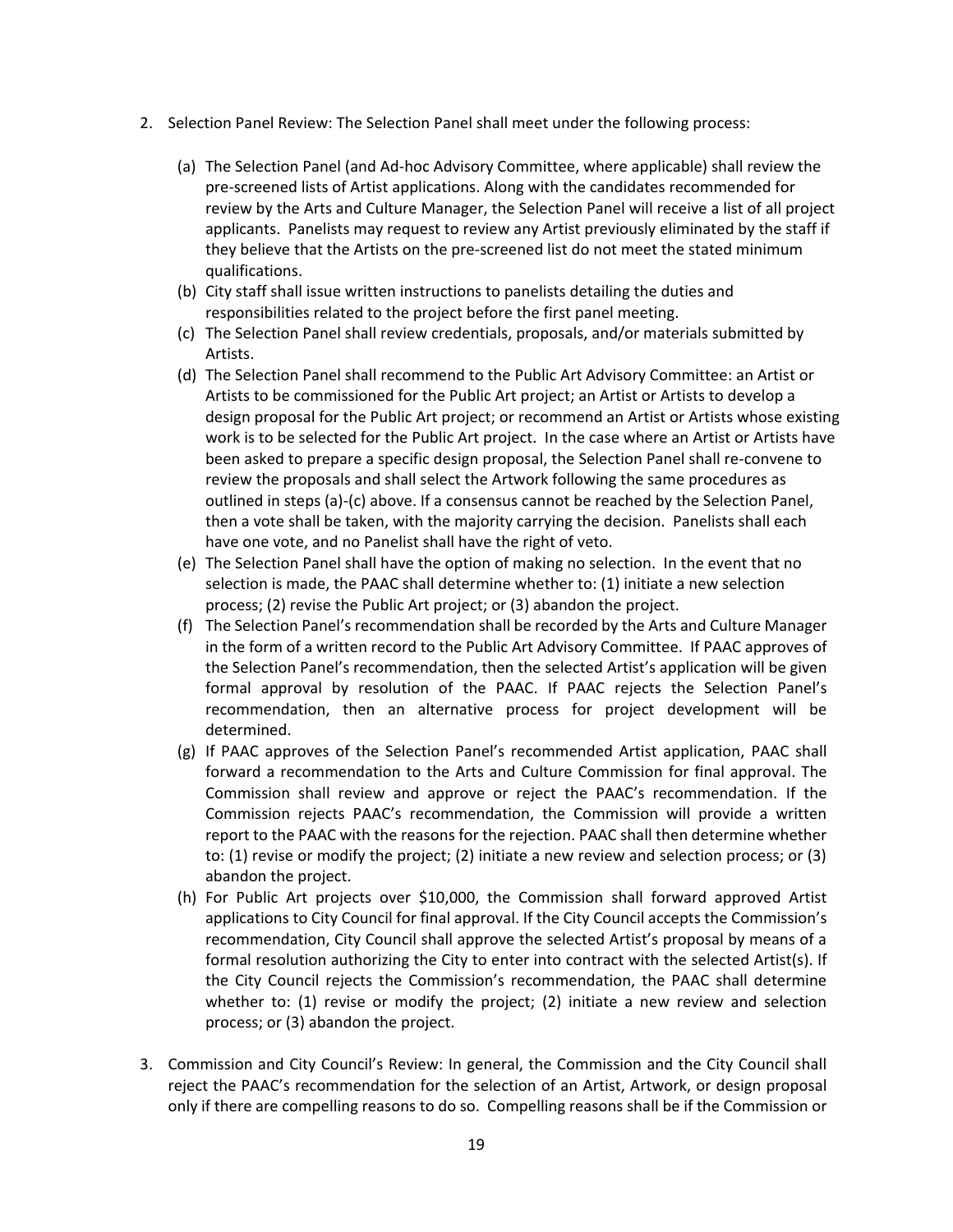Council determines and substantiates that the Artwork or design proposal: (i) constitutes a public safety threat; (ii) presents long-term maintenance problems; or (iii) creates a negative image or depiction of Richmond's residents, visitors, or neighborhoods.

4. Modified Panel Review: For some projects, such as those with budgets of \$50,000 or less, or where time is of the essence in recruiting, selecting, and commissioning an Artist, the PAAC shall retain the option of:

(a) Selecting one or more Artists to work on the project through direct invitation. (b) Developing a short list of qualified Artists to present to a Selection Panel and/or convening a Selection Panel comprised of a staff representative, a representative of the client agency or facility, and one guest panelist. This panel will review the short list of qualified Artists and select one or more Artists for the Public Art project.

### <span id="page-21-0"></span>F. Public Art Project Management

#### <span id="page-21-1"></span>1. Inter-Agency Procedures

- 1. The Arts and Culture Commission will negotiate a contract with the selected Artist and with other consultants as necessary, for the purchase or design, fabrication, and installation of the Public Art. Contracts will be executed by the City Manager, or their designee. The contract between the City and the Artist may include, but is not limited to: scope of services, insurance, Artist's rights, indemnifications, the Artist as an independent contractor, removal or modification of the Public Art, risk of loss, and title.
- 2. Disbursements from the Public Art Projects Account shall be made only after authorization from the Arts and Culture Commission.
- 3. On-site activity related to the installation of the Public Art will be coordinated between the Arts and Culture Manager and the appropriate City official(s) within the Department having jurisdiction over the site and/or construction.
- 4. In the case of sites under development, the appropriate City official(s) within the applicable Department will coordinate the concurrent site development and the Public Art installation in the most efficient manner possible.
- 5. In the case of existing sites, staff and the appropriate City official(s) shall oversee and facilitate the installation of the Public Art. In such cases, the cost of necessary site alteration or restoration shall be borne by the Public Art Program unless otherwise agreed upon by the appropriate City official(s).
- 6. Unless otherwise agreed, routine maintenance of the Public Art shall be the responsibility of the Department having jurisdiction over the site where the Public Art is located. Routine maintenance shall include such tasks as dusting, sweeping, and other such activities. Extraordinary maintenance and/or conservation of the Public Art shall be the responsibility of the Arts and Culture Manager on behalf of the Arts and Culture Commission. No City agency or Department shall be responsible for the conservation of Public Art, and no conservation or repair work shall be performed by the applicable department without the prior written consent of the Arts and Culture Commission.
- 7. Any proposed Public Art, which is deemed by the Commission and the applicable Department head to require extraordinary operations or maintenance on the part of the host Department, shall be subject to review by the applicable Department head. The Arts and Culture Manager, in consultation with other City agencies, shall develop a maintenance needs survey of the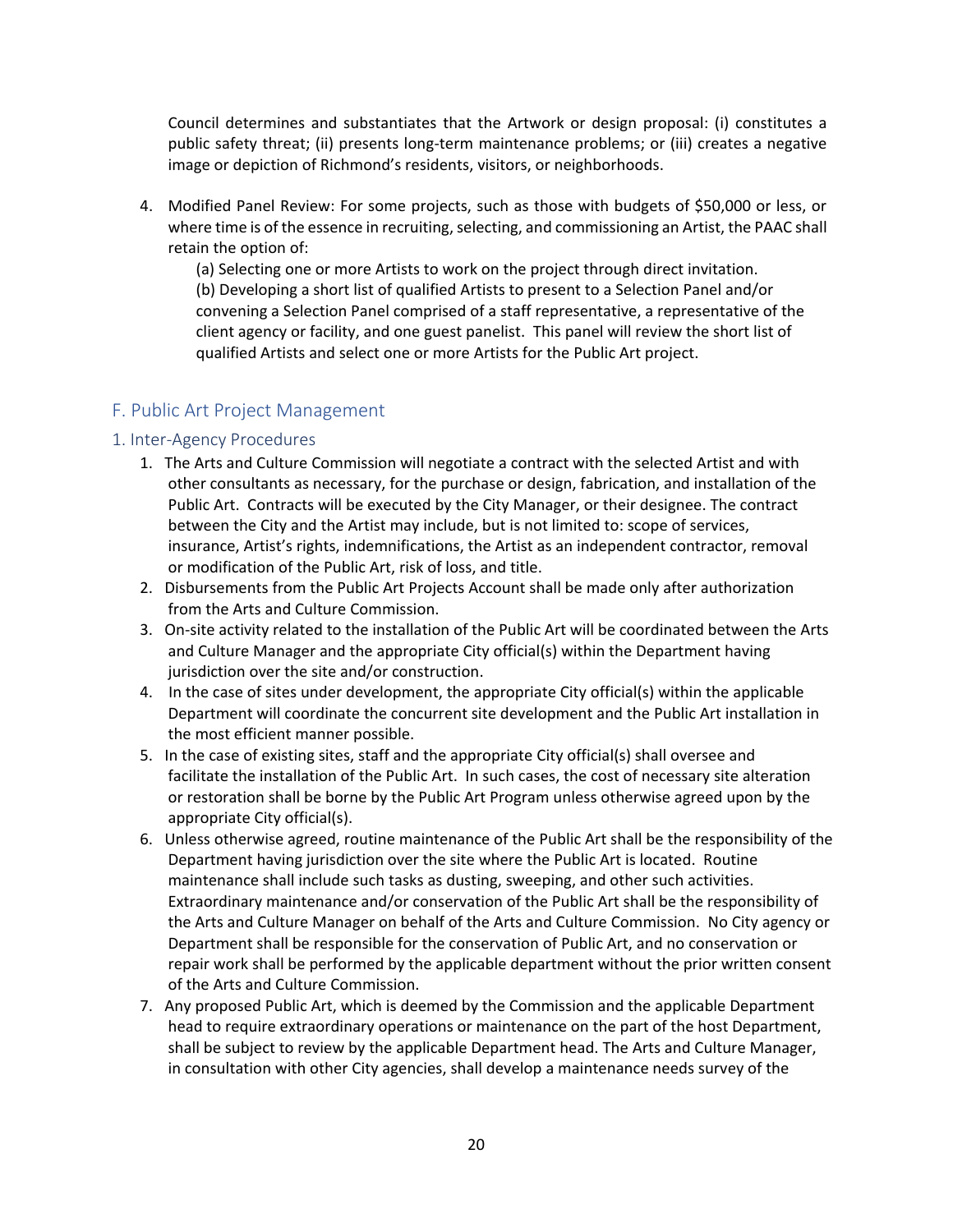Public Art collection and shall determine appropriate budgets and procedures for the care and maintenance of the collection.

8. In general, the applicable Department staff and consultants hired by the Department in connection with a development project which includes a Public Art project shall not receive additional compensation for time spent in connection with the implementation of Public Art projects. However, where a specific technical or professional task is performed by such staff or consultant(s), solely in connection with the Public Art, and where the task is necessary to the execution or installation of the Public Art, and where it is not feasible to include it as the responsibility of the Artist under the terms of the Public Art Program, such Departmental staff and/or consultants may receive compensation for work performed provided that reimbursement is requested prior to establishment of the project budget and is approved by the appropriate City departments.

## <span id="page-22-0"></span>G. Maintenance, Removal, and Deaccession of Public Art on City Property

The City of Richmond is responsible for the maintenance and conservation of Public Art on City Property, unless otherwise agreed to with the Artist. When reasonable, the City may consult with the Artist(s) on how to properly maintain and conserve the Public Art.

The City of Richmond reserves the right to remove, relocate, deaccession, or replace any of the Public Art on City Property. The City may remove or replace Public Art if the Public Art: no longer retains its physical integrity or authenticity; the Public Art is damaged or of no value; the Public Art is no longer relevant or appropriate; the City can no longer properly preserve and maintain the Public Art; or for any other reason in the City's sole discretion.

All Artists selected to create and install Public Art on City Property shall be required to sign the VARA/CAPA waiver provided in Exhibit B of this document. Artist shall maintain copyright.

# <span id="page-22-1"></span>IV. PUBLIC ART GIFTS AND LOANS

The following section provides a process for the review of proposed gifts and loans of Artwork to the City of Richmond, and for the placement, care, and preservation of such Artwork.

### <span id="page-22-2"></span>A. Conditions Governing the Donation of Artwork to the City of Richmond

Potential donors of Artwork must submit the following information and materials to the City prior to gifting or donating Artwork:

- 1. Digital images of the Artwork which depict it from all sides;
- 2. A written description of the Artwork, including dimensions (height, width, depth and weight), materials used, and any frames, backings, mounts or anchoring systems to be used in the installation of the Artwork;
- 3. A site plan which identifies and describes the proposed site for the Artwork and which accurately depicts the Artwork in relationship to the surrounding environment;
- 4. A written description and/or drawing of the proposed method of installation and a timeline for the transportation and installation of the Artwork;
- 5. An estimated cost for transporting and installing the Artwork (to be done at donor's expense, unless otherwise agreed to by the City);
- 6. Written authorization from the City agency with jurisdiction over the site, approving the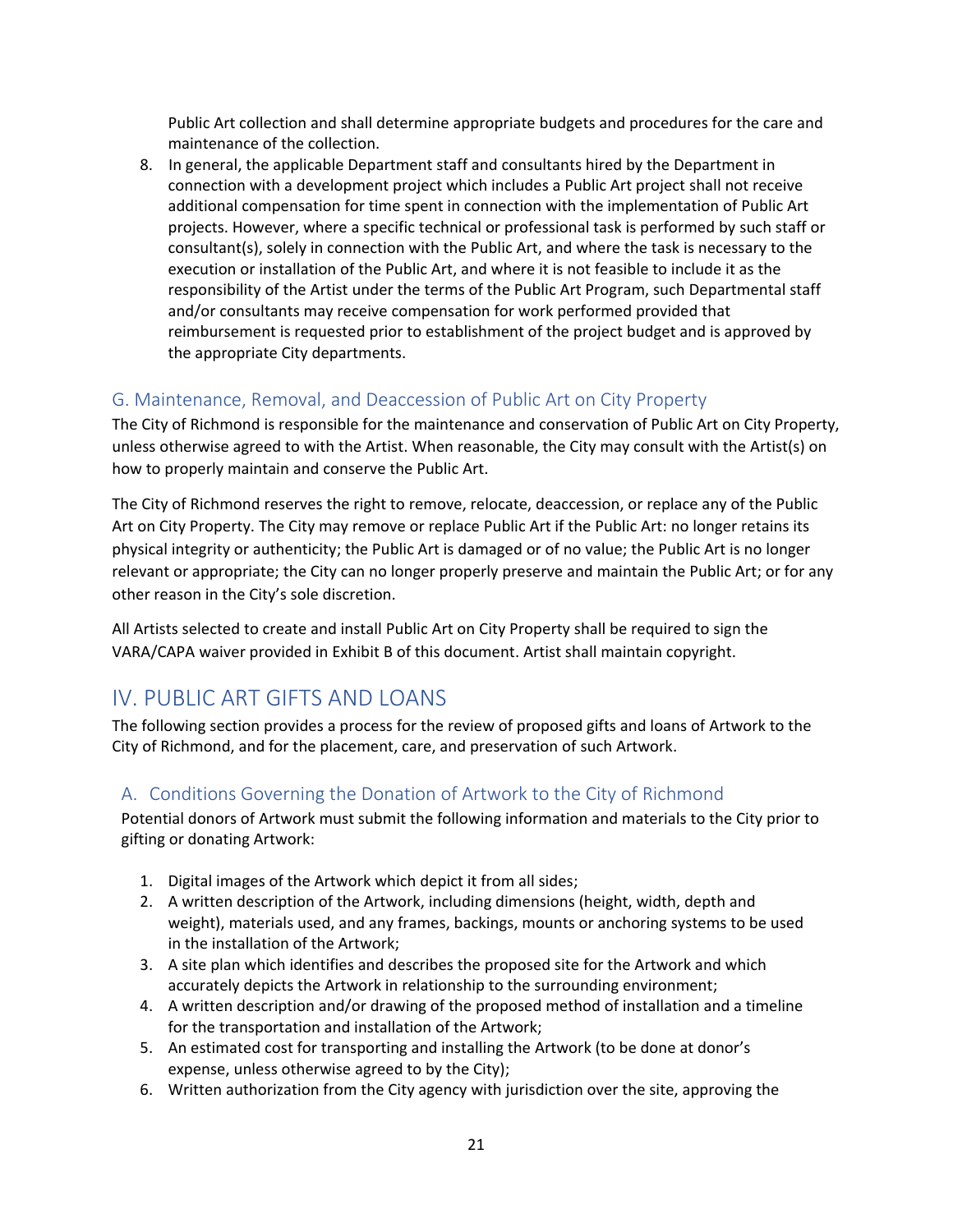installation of the Artwork;

7. A VARA/CAPA waiver signed by the Artist. (See Exhibit B).

The Arts and Culture Manager will review the materials and, if the information is complete, will forward them to the Public Art Advisory Committee for review. The PAAC shall determine the feasibility of the proposed donation and shall forward a recommendation to the Arts and Culture Commission for review. If the Commission recommends acceptance of the proposed Artwork, a recommendation will be made to the City Council for final approval and acceptance of the Artwork.

## <span id="page-23-0"></span>B. Review and Acceptance Criteria for Donated or Gifted Artwork

Proposed gifts of Artwork shall be evaluated on the following criteria:

- 1. An analysis of the relationship of the proposed Artwork to its proposed location, and its relevance to its primary audience;
- 2. An evaluation of the Artwork's aesthetic quality, relative to its form, materials and craftsmanship;
- 3. The availability and appropriateness of an acceptable site for the Artwork;
- 4. An analysis of the financial impact of the proposed gift on the Public Art Program, including costs related to the insuring of the Artwork and to any long-term maintenance or conservation costs;
- 5. An analysis of the impact of the proposed gift on other City departments, to include any routine operations or maintenance requirements.

# <span id="page-23-1"></span>C. Conditions of Acceptance of Gifted or Donated Artwork

- 1. The Public Art Advisory Committee and the Arts and Culture Commission encourage clear and unrestricted gifts to the City of Richmond. Any conditions or restrictions attached to a gift or loan must be represented to the Public Art Advisory Committee for review and to the City Council for approval. No Artwork will be accepted with conditions deemed unacceptable by the Public Art Advisory Committee, Commission, or the City Council, nor will any Artwork be accepted with an attribution or circumstance guaranteed in perpetuity.
- 2. A legal document of transmittal, transferring title or loan of the Artwork, and defining the rights and responsibilities of all parties, must accompany all gifts of Artwork.
- 3. The City of Richmond requires the donor to obtain a signed copy of the VARA/CAPA waiver (attached hereto in Exhibit B) from the Artist of the donated Artwork.

# <span id="page-23-2"></span>D. Conditions Governing the Exhibition of Artwork on City Property

This section applies to Public Art that has been provided or loaned to the City free of charge for the City to exhibit temporarily on City Property.

### <span id="page-23-3"></span>1 .Materials to be submitted by Artwork Lender:

Persons or organizations requesting to temporarily exhibit Artwork in or on City-owned property must submit the following to the Arts and Culture Manager:

- 1. Photographs, digital images, and/or slides of the Artwork to be exhibited.
- 2. A description of the location where the Artwork will be exhibited and a written authorization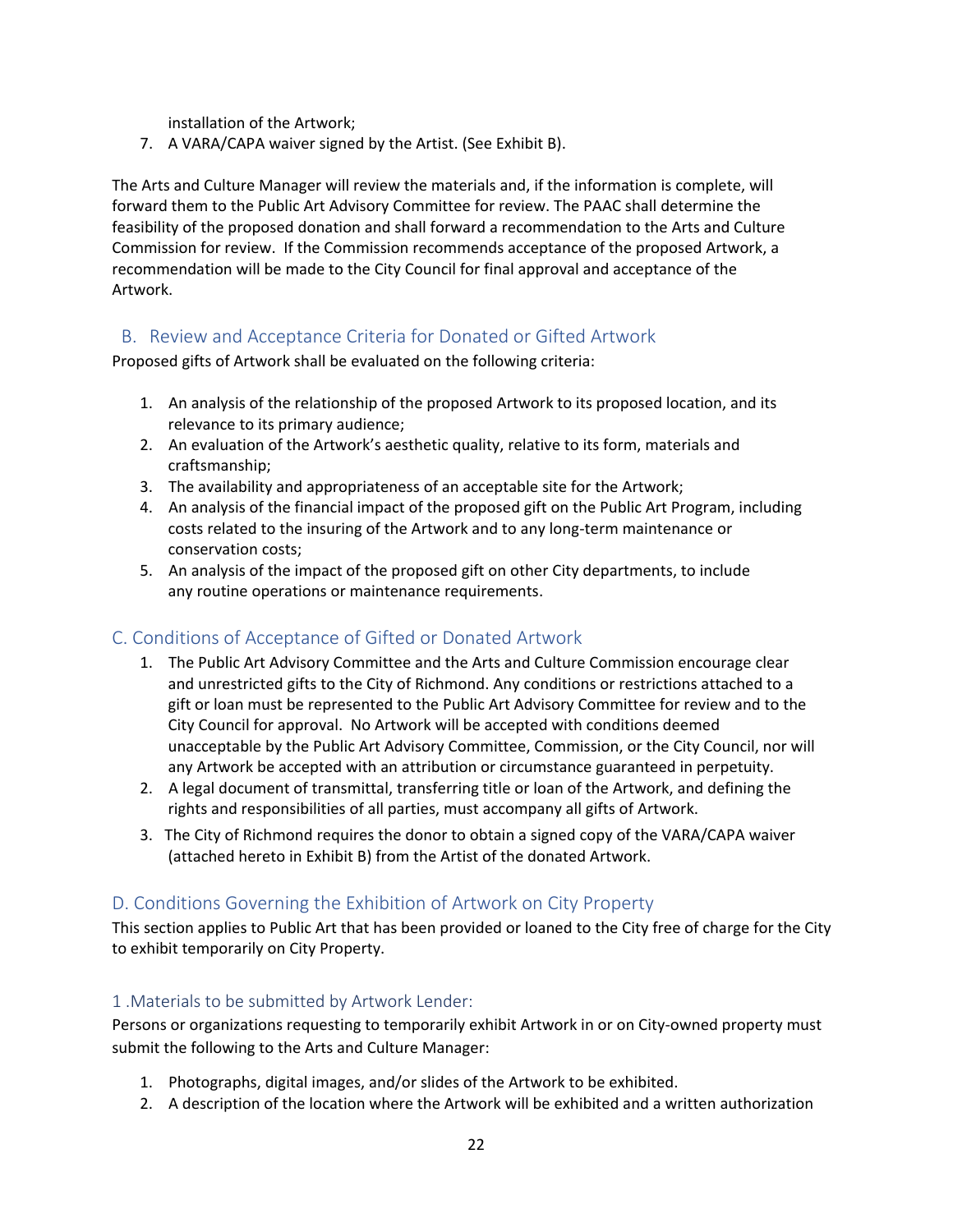from the City agency with jurisdiction over the site which approves the proposed loan of the Artwork in that location.

- 3. A written description and/or drawing of the proposed method of installation and a timeline for the transportation and installation of the Artwork.
- 4. A VARA/CAPA waiver signed by all Artist(s) of the exhibited work. (See Exhibit B).

#### <span id="page-24-0"></span>2. Lender's Agreements:

When exhibiting Artwork on City Property, the Artwork lender (hereinafter the "Lender") shall enter into a written agreement with the City, as approved by the Arts and Culture Manager. As detailed in the agreement with the City, the Lender shall at a minimum agree to the following:

- 1. Unless otherwise agreed to in writing by the City, the Lender shall be responsible for all costs associated with the transportation, installation, de-installation, and insuring of the Artwork.
- 2. Upon removal of the Artwork, the Lender must return the site to its original condition and remove any debris caused by or resulting from the exhibition of the Artwork. Such debris includes, but is not limited to, any parts or materials from the Artwork which have been purposefully or not purposefully removed from the body of the Artwork.
- 3. Unless otherwise agreed to in writing by the City, the Lender must agree to exhibit the Artwork at his/her own risk and to bear the expenses of any losses or damages to the Artwork. The Lender must agree to indemnify, defend, and hold harmless the City and its employees, volunteers, and agents, from any and all liabilities, claims, demands, actions, damages, losses, and costs, in any way arising from or related to the Artwork, or the Lender and/or Artist's acts or omissions related to the Artwork. Additionally, the Lender shall include such indemnification requirements in any agreements between the Lender and the Artists, and ensure that the Artist(s) indemnifies the City and its employees, volunteers, and agents, from any and all liabilities and/or for any damages or losses to the Artwork.
- 4. The Lender must agree to produce and display an educational label for display next to or near the loaned Artwork.
- 5. The Lender must agree to remove the Artwork within three days' notice from the City to do so if the Artwork becomes damaged or destroyed and/or becomes a danger or visual impediment to the public, and/or for any other reason in the City's sole discretion.
- 6. The Lender must obtain a signed VARA/CAPA waiver (as provided in Exhibit B) for any Artist(s) whose Artwork will be included in the exhibition on City Property.

### <span id="page-24-1"></span>E. Acceptance of Monetary Gifts for the Acquisition of Artwork

Proposed monetary gifts or donations to the City for the purpose of acquiring Artwork shall be referred to the Arts and Culture Commission for review. All recommendations on the acceptance or rejection of proposed gifts of money shall be referred to the City Council for final approval and acceptance.

# <span id="page-24-2"></span>V. RECORDS AND FILES FOR PUBLIC ART PROJECTS

The Arts and Culture Manager shall, to the best of their ability, maintain records of each Public Art project, whether on City owned property or on private property. The records shall include, but not be limited to, the following:

- 1. Contract(s) with the Artist(s) and consultants participating in the Public Art project.
- 2. Records of City Council, Commission, and Public Art Advisory Committee actions bearing on the project.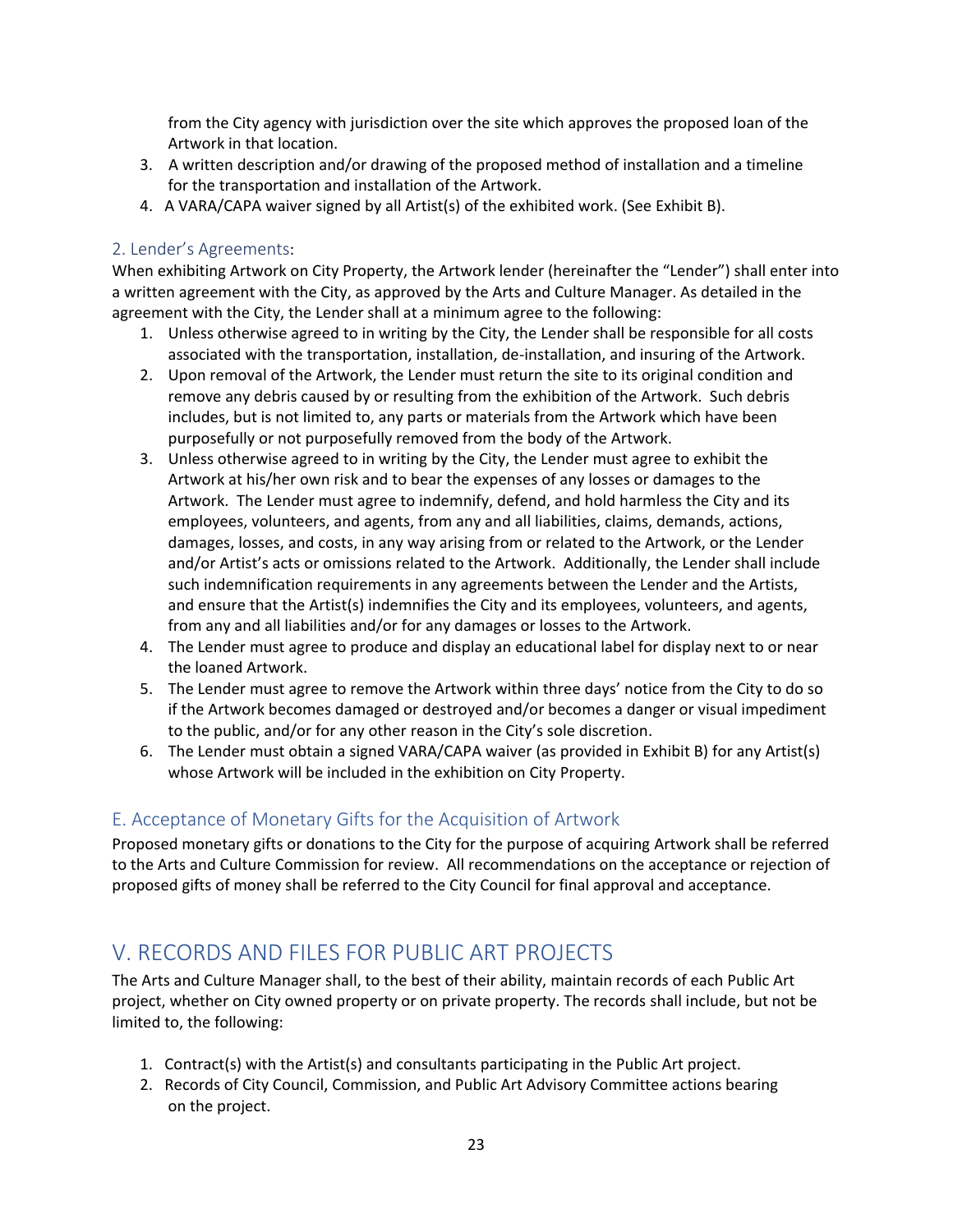- 3. Interdepartmental agreements relating to the siting or implementation of the project.
- 4. Correspondence, announcements, memoranda, and publicity information relating to the project.
- 5. Records of all billings made in connection with the project.
- 6. All proposals submitted and other visual or written materials relating to the Artist's design or method of execution as they are submitted or become available.
- 7. Digital image(s) of the Public Art.

# <span id="page-25-0"></span>VI. CITY CAPITAL IMPROVEMENT PROJECTS APPRORPIATION FOR PUBLIC ART

As required by Section 6.50.020 of the Public Art Program Ordinance, all City Capital Improvement Projects (CIPs), including all City bond measure projects and all other City capital projects funded from outside granting authorities, shall contribute an amount equal to one and one-half percent (1.5%) of the total development costs of any Capital Improvement Project, to be set aside for Public Art. CIPs subject to this requirement shall include, but are not limited to, buildings, shelters, parking garages and lots, restrooms, small structures, parks, medians, landscaping, plazas, gateways, bridges, walls, tunnels, and street and road construction.

Salaries and benefits of public employees supporting CIPs may not be included in the CIP budget when calculating the City's 1.5% appropriation amount.

# <span id="page-25-1"></span>VII. Neighborhood Public Art Mini-Grants

The Neighborhood Public Art Mini-Grant program ("NPA program") is administered by the Arts and Culture Commission. It is funded through the City of Richmond General Fund. An application is released each year by the Arts and Culture Commission.

# <span id="page-25-2"></span>A. Background

The Neighborhood Public Art Mini grants are designated to stimulate arts and culture in the Richmond community, help emerging Artists of all ages and ethnicities, and fund local visual, literary and performing arts projects. Since 2010, the NPA program has been coordinated by the Arts and Culture Commission, and has engaged hundreds of community membersin art projects all over the City of Richmond.

### <span id="page-25-3"></span>B. Purpose

What an NPA Mini-Grant does:

- Provides local Artists/non-profit arts organizations/community members with funding for their art projects.
- Assists applicants with meeting deadlines, making budgets, and contract compliance.
- Builds community and enables the Artists to pass on their skills by participating in the grants.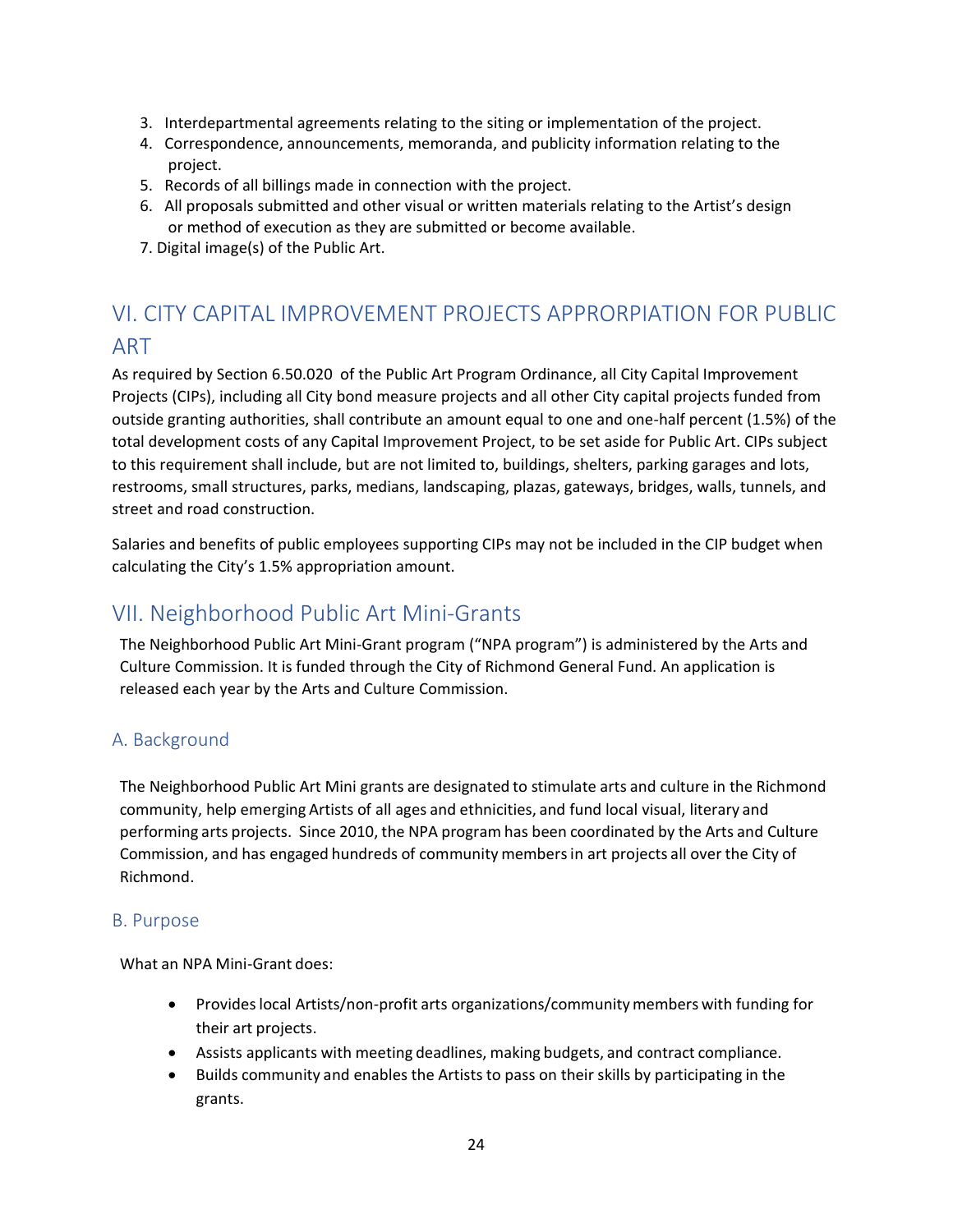• Helps emerging Artists to pass on their skills to others: *"each one, reach one, teach one".*

# <span id="page-26-0"></span>C. Eligible Art Forms

- Visual Arts: paintings, graphics, ceramics, mosaic, crafts, sculpture, murals, etc.
- Performing Arts: spoken word, music, dance, theater, etc.
- Literary Arts: Written fiction, non-fiction, poetry, prose, short stories, etc.

# <span id="page-26-1"></span>D. Eligibility Criteria for Applicants

*Eligible:* Richmond residents and Richmond-based arts organizations may apply as individuals, as a team with partners, or as a non-profit arts organization. Licensed "non-profit" organizations may serve as fiscal agents for individual mini grants. If someone is already engaged in a creative project and needs additional funding, they are eligible to apply for a *NPA Mini-Grant*. If anyone has received more than two NPA grants, the City requests that they please consider partnering with an emerging Artist to apply.

*Ineligible:* "For-profit" (corporate entities) do not qualify for this NPA Mini-Grant. City of Richmond employees, and/or a relatives of a Commissioner or any appointed official, may not apply for this grant, as this relationship represents a conflict of interest.

# E. Grant Funding

Final awards will be disbursed in two parts. The first payment will be paid upon signing the contract and the second payment will be paid upon successful completion of the funded project.

# F. Selection Process

All proposals received by the deadlines, will be reviewed for completeness and adherence to proposal submission guidelines. Proposals found to be eligible will be reviewed by the Arts and Culture Commission and ranked according to an established review process, using the established review criteria. Pre-qualified candidates will then be invited to make a presentation to the Arts and Culture Commission. From that group, the Arts and Culture Commission will identify a smaller group of semifinalists, and after a final review, a group of finalists, who will be offered mini grant awards. Incomplete applications will not be evaluated.

# G. Grant Duration

Once grantees have been selected, contracts with the City will be prepared and awarded. Projects must be concluded no later than the end of the fiscal year.

Upon completion of each project, and for their final payment, Artists will be required to report back to the Arts and Culture Commission with a written summary and photos as evidence of the process and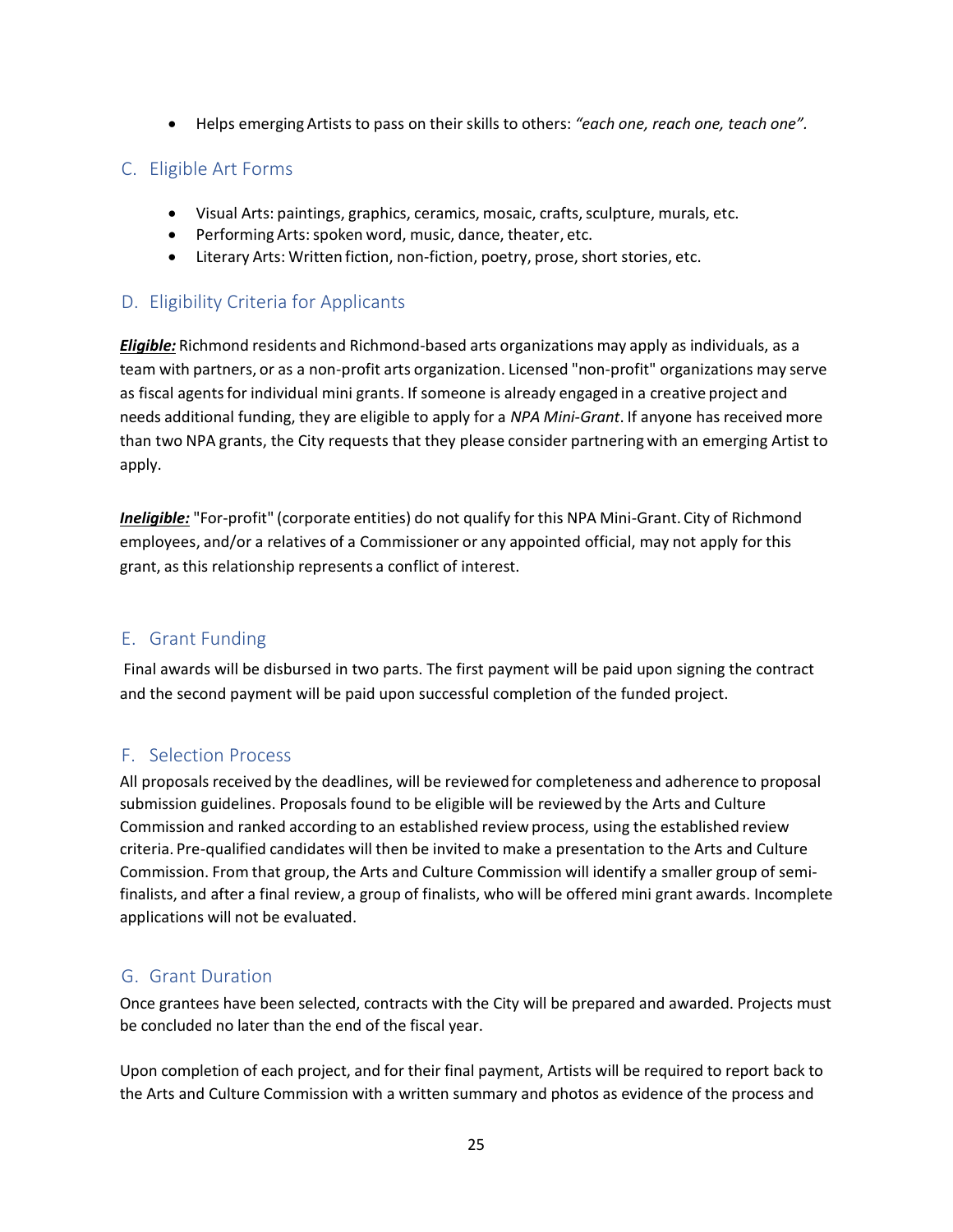completion and results of their creativity. Each awarded project will be assigned a liaison from the Arts and Culture Commission to assist and support the awardee through each step that will lead to a successful project.

# H. Additional Requirements

Any Artist who receives awarded funds, but is unable to provide evidence of completion of milestones (50% complete and 100% complete) will be asked to return the funds.

Any Artist who receives awarded NPA grant funds, shall credit the City of Richmond, and the Richmond Arts and Culture Commission as a sponsor for their public art project i.e. mural, social media, etc. A high resolution City of Richmond logo and the Richmond Arts and Culture Commission logo will be provided to each awardee to be used on all written and other published media associated with their project.

# <span id="page-27-0"></span>VIII. PERFORMING ARTS AND TEMPORARY ARTWORK

The City intends to activate publicly-owned spaces in parks, plazas, streetscapes, and other City-owned property by encouraging performing arts and temporary artworks. Performing arts and temporary artworks enliven communities, provoke conversations and refresh the public realm. Performing arts may be funded by the City through the Public Arts Project Account, the City's General Fund, and/or by private individuals or organizations. The City may initiate performing arts, or individuals or community organizations may initiate or request City consideration of performing arts.

# <span id="page-27-1"></span>A. Types of Performing Arts and Temporary Artwork Considered

All approaches and media may be considered by the City, in its sole discretion. Performing arts may include, but are not limited to, vocal and instrumental music, dance and theatre, pantomime, and/or sung verse to be performed on City Property (other than in the City's right-of-way). Temporary public art is defined as any art, including visual artworks, projections, digital media, virtual reality, lights, sounds, and other artistic media, to be placed on City Property (other than the City's right-of-way), that is not intended to be permanent and is not made a part of the permanent public art collection.

# <span id="page-27-2"></span>B. City's Goals for Performing Arts in the City

- 1. To encourage the temporary placement of thought-provoking, innovative works of high artistic merit that connect people to place;
- 2. To contribute to Richmond's sense of identity and pride;
- 3. To build on Richmond's identity as a diverse community and a center for innovation;
- 4. To engage Artists in projects that stimulate and encourage community interaction;
- 5. To create pilot projects in potential locations for permanent artworks;
- 6. To provide opportunities for emerging and established Artists.

# <span id="page-27-3"></span>C. Requirements for Performing Arts and Temporary Artworks

Temporary artworks and performing arts on any City Property may only be permitted if the City Department responsible for that site is willing to allow the temporary placement of art.

Any physical Artwork included as part of the Performing Arts and/or Temporary Artwork must be constructed to withstand outdoor placement during the City-designated display period. Temporary Artworks and Performing Arts must not create a nuisance in the community where the Artwork is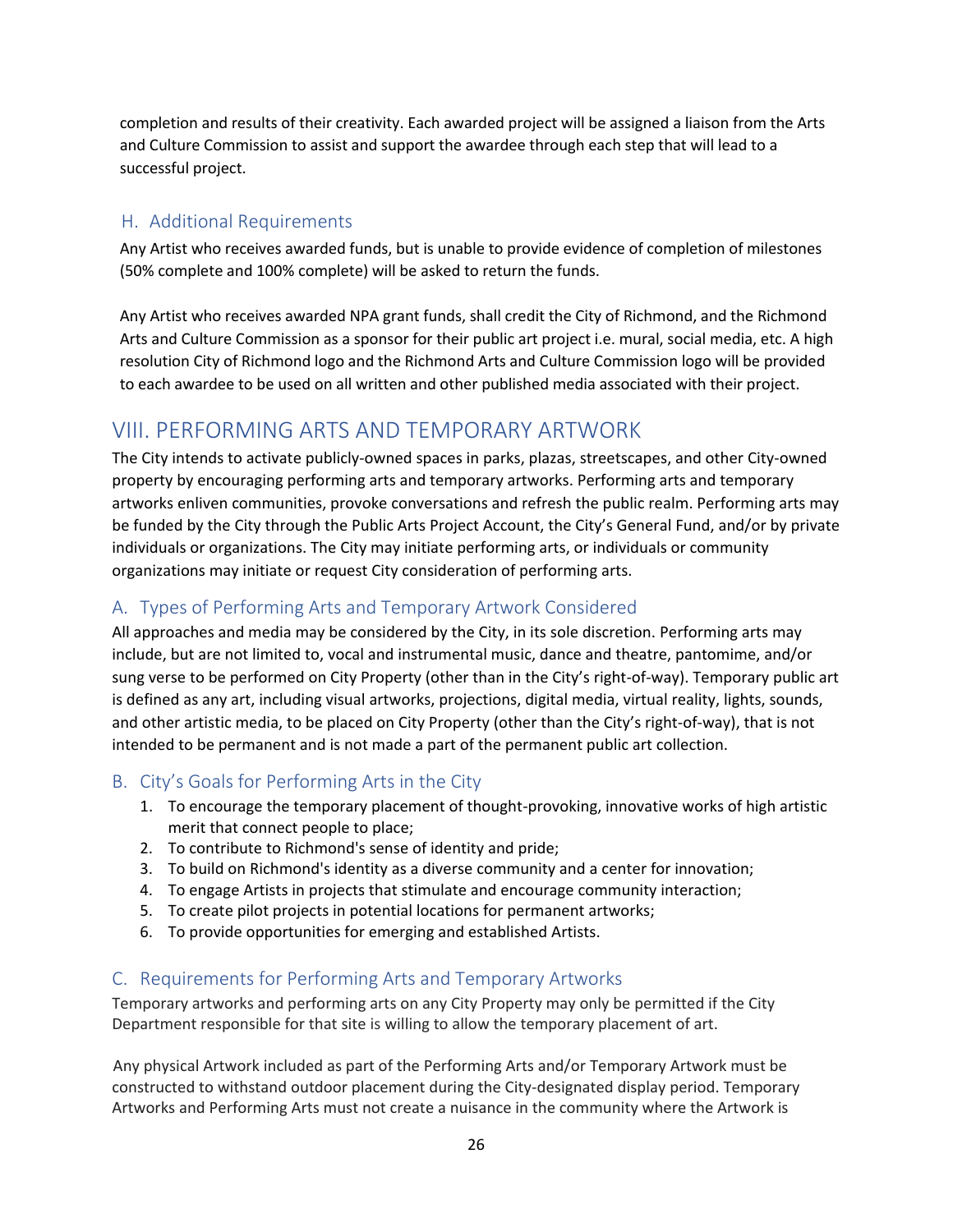proposed, especially when employing light or sound. Artwork must not present any public safety hazards or violate City laws or codes. Physical artwork selected for temporary placement may require stamped engineering drawings and permits and have specific insurance requirements as approved in advance by the City. Additionally, environmental review may be required. All Temporary Artworks must be removed by the Artist after prior notice from the City or at an agreed upon time with the City. The Artist must restore the site to its original condition upon completion of the display.

## <span id="page-28-0"></span>D. Procedures and Program Management

The City may include the commission of City-funded Performing Arts and Temporary Artwork projects in its Public Art Master Plan as discussed in the Public Art Program Ordinance.

#### <span id="page-28-1"></span>1. Artwork Proposed by a Private Individual/Organization

If Performing Arts or Temporary Artwork is being proposed by a private individual or organization, such individual or organization shall submit a proposal to the Arts and Culture Manager.

The proposal shall include the following information:

- The proposed location(s) for the art;
- The Artist's resume;
- The type of artwork and a written narrative describing the artwork;
- A minimum of two photographs of the work, if applicable;
- Where applicable, a description of the construction materials and methods of fabrication and anchoring details;
- A signed VARA/CAPA waiver from any Artist participating in the proposed artwork (as provide in Exhibit B herein).

Projects proposed by private individuals or organizations will be evaluated by Arts and Culture staff for compliance with City standards and requirements and overall program goals. Where appropriate, the Arts and Culture Manager may convene a review panel and/or forward the proposal to the Public Art Advisory Committee for recommendation and Richmond Arts and Culture Commission for approval.

#### <span id="page-28-2"></span>2. Artwork Proposed by the City

For Performing Arts or Temporary Artwork proposed by the City, such projects may be selected through an open Request for Proposal (RFP) process, or by limited invitation, or by a curatorial process that invites Artist proposals. The RFP or invitation typically will indicate the available sites for art placement, the duration of the display, and the City's requirements for insurance, liability, safety, etc. At its discretion, the Arts and Culture staff may convene a panel to review proposals.

The City shall enter into a contract with a selected Artist that shall include, but not be limited to: the Artist's scope of services; the cost for design, fabrication, installation, maintenance and de-installation of commissioned temporary artwork or performing arts, or a fee for the loan and maintenance of preexisting artwork; indemnification requirements; the Artist as an independent contractor; a signed VARA/CAPA waiver (as provide in Exhibit B herein).

The City may contract for the services of guest curators or non-profit arts organizations to select and curate Performing Arts and Temporary Artworks. When a contracted arts organization or curator is chosen by the City to implement the Performing Arts or Temporary Artworks, the City's Arts and Culture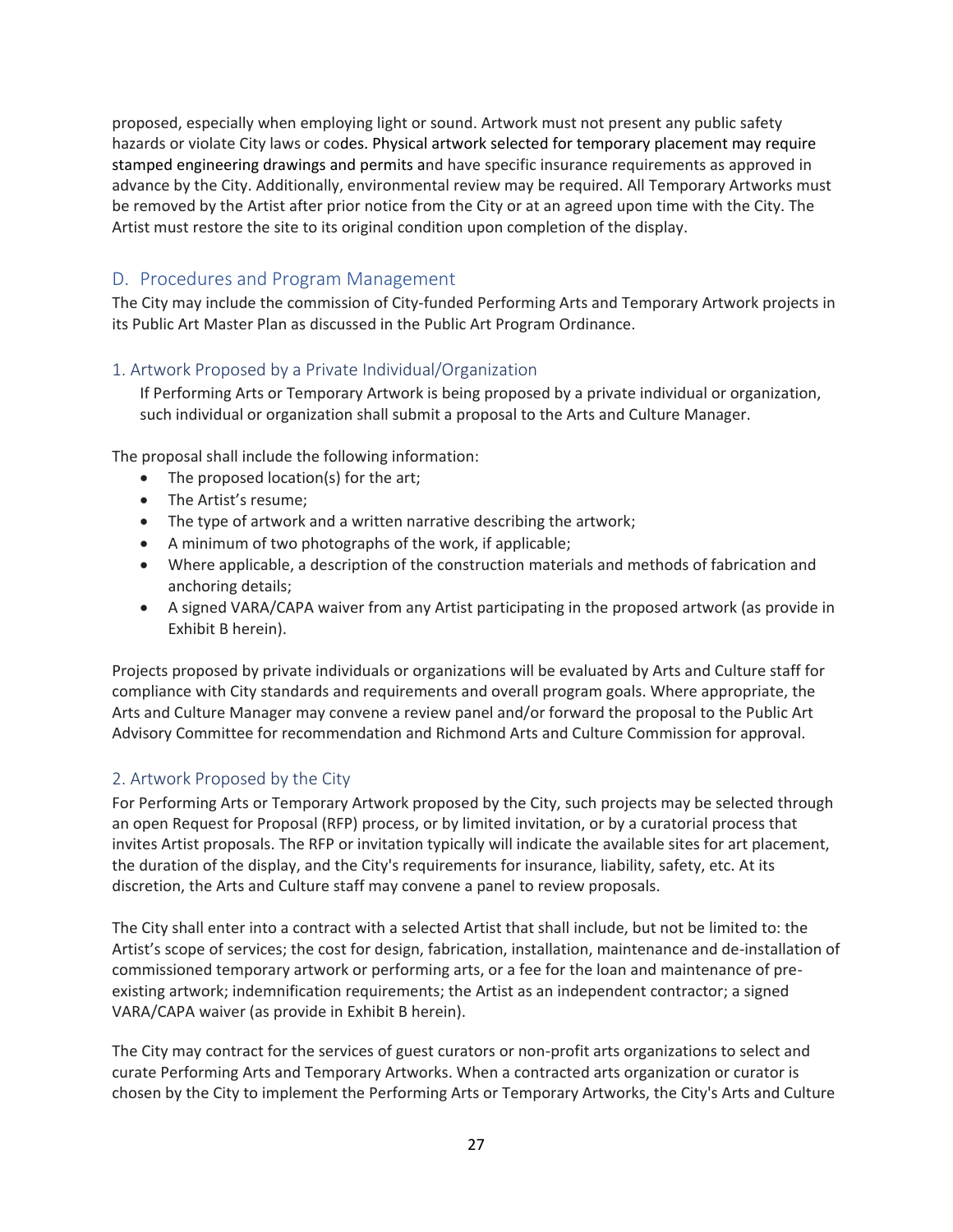Manager must be included in the Artist selection process as well as on the project team that reviews design development and implementation.

#### <span id="page-29-0"></span>3. Selection Criteria for Performing Arts and Temporary Artworks

In general, the City may consider, but is not limited to, the following selection criteria when reviewing proposals for Performing Arts and Temporary Artworks:

- Artistic merit-the individual Artist or organization demonstrates high quality or promise through its artistic history and accomplishments;
- Appropriateness of the proposed artwork to site and goals articulated for the project;
- Community engagement or impact- The proposed public presentation is appropriate to the project goals and feasible in its potential to share the work with a defined Richmond audience;
- Feasibility and/or durability;
- The Artist's goals and processes for the proposed artwork are clearly defined, demonstrate originality, clarity and depth of concepts;
- Cultural Equity Impact Demonstrated ability of the proposed artwork to support Richmond's diverse cultural traditions and values, including capacity to support the City's underserved communities;
- Visibility and accessibility of the performing art or temporary artwork, and compliance with any American Disabilities Act (ADA) requirements.
- Compliance with City codes and any all public art requirements and missions.

#### 4. Review Process for all Performing Arts and Temporary Artworks

The Arts and Culture Commission will review and approve, deny, or suggest revisions to Performing Arts and Temporary Artwork proposals. City Council approval must also be obtained for any Temporary Artworks or Performing Arts projects that are funded through the Public Art Projects Account over \$10,000. In general, the City Council shall reject the Commission's recommendation for the selection of an Artist, Artwork, or design proposal only if there are compelling reasons to do so. Compelling reasons shall be if the City Council determines and substantiates that the Artwork or design proposal: (i) constitutes a public safety threat; (ii) presents long-term maintenance problems; or (iii) creates a negative image or depiction of Richmond's residents, visitors, or neighborhoods.

Temporary and Performing Arts based projects of less than 24-hour duration may be reviewed and approved by the Arts and Culture Manager.

#### 5. Acceptance Conditions

- 1. The City reserves the right to manage City Property including the removal of the Artwork, for reasons that include but are not limited to matters of public safety, or where Temporary Artwork or Performing Arts elements have been left on City property beyond the agreed terms, or is damaged beyond repair.
- 2. If an Artwork is not completed within the timeline originally approved by the Arts and Culture Commission, or if changes in content, materials, form, presentation, or financing of the artwork occur, the artwork must be reviewed again by the Arts and Culture Manager and Arts and Culture Commission.
- 3. In accepting a Temporary Artwork, the City of Richmond requires that the responsible parties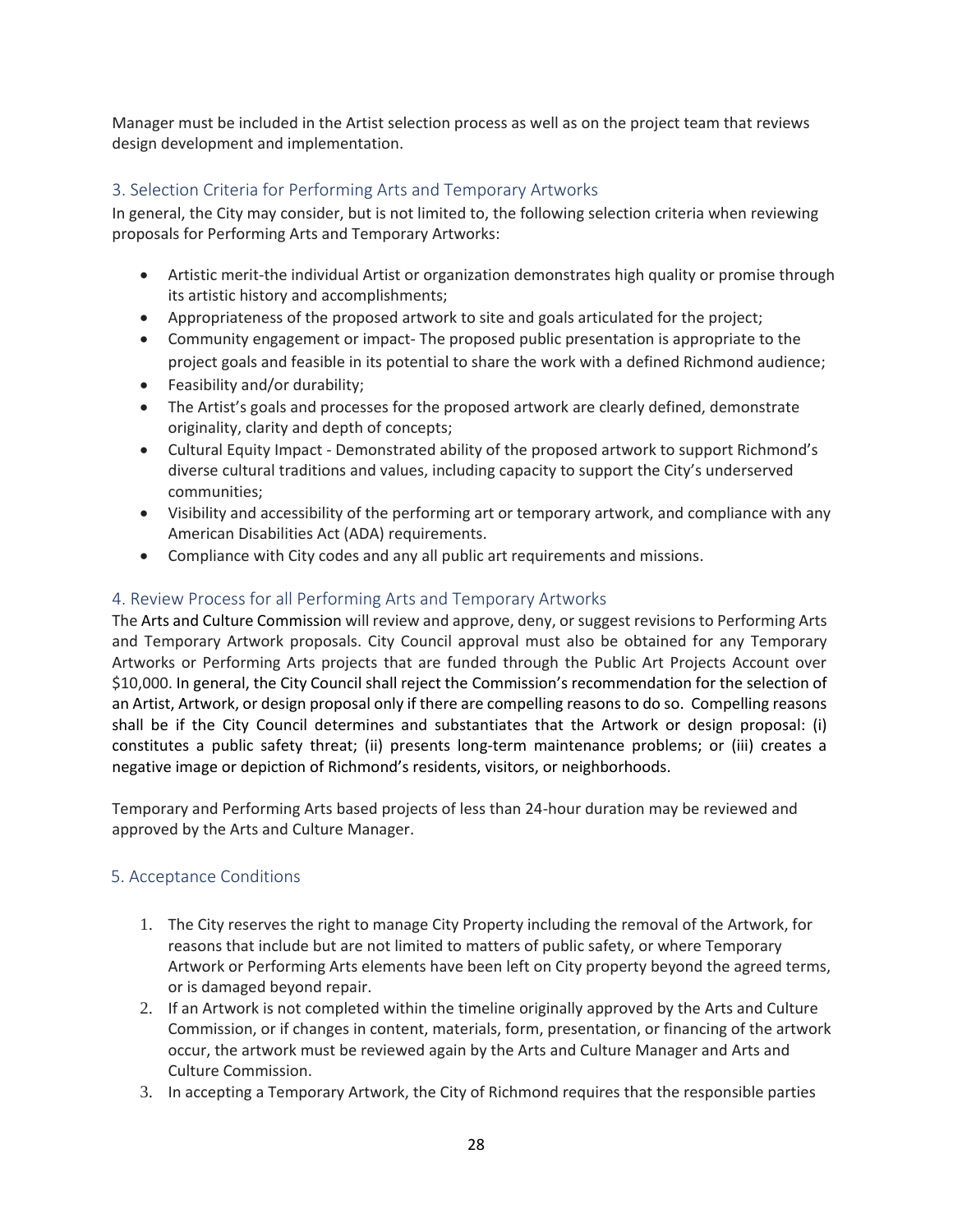enter into an agreement with the City for the duration of the display that outlines the maintenance responsibilities and agreement to remove the work at the agreed upon conclusion of the display, leaving the site in its original condition or better.

- 4. Neither the Arts and Culture Commission, nor the City of Richmond, nor any of its agents, will be held liable for any damage or state of disrepair of a Temporary Artwork or any Performing Arts elements or props.
- 5. The Artist(s) agree to indemnify, defend, and hold harmless the City of Richmond, and its employees, agents, and volunteers, from and against any and all liabilities, claims, demands, actions, damages, losses, and costs, in any way arising from or related to the approved Performing Arts or Temporary Artwork, or the Artist(s) acts or omissions related to the Performing Arts or Temporary Artwork.

#### 6. Documentation

Artists shall assist the Arts and Culture Manager to collect or create documentation that includes the following information:

- Photographs or other documentation of the installed Temporary Artwork or the Performing Arts.
- Mention and/or reviews of the Performing Arts or Temporary Artwork in local press.

# <span id="page-30-0"></span>IX. PUBLIC ART FUNDS

### <span id="page-30-1"></span>A. Public Art Project Account

As provided in the Public Art Program Ordinance, the Public Art Project Account is established and maintained by the City for the purpose of funding public art programming consistent with the Public Art Program Ordinance and the Public Art Policies and Procedures.

### <span id="page-30-2"></span>B. Sources of Public Art Project Account Funds

Public Art Project Account funds shall be comprised of the following:

1. In-lieu contribution fees for Private Development Projects (as discussed in Section II herein);

2. Appropriations collected from City Capital Improvement Projects (as discussed in Section V herein);

- 3. Monetary donations and gifts to the City for Public Art use;
- 4. Any other appropriation amounts from the City.

### <span id="page-30-3"></span>C. Use of Public Art Project Account Funds

Approximately two-thirds of the funds in the Public Art Project Account shall be used for any fees and/or costs directly related to the selection of Artists or Artwork, for the fabrication and installation of Public Art, and for costs associated with displaying and identifying the Public Art. More specifically, Public Art Projects Account funds in this category may be used for, but are not limited to, the following:

1. Any honorarium fee to develop the Artist's design concepts;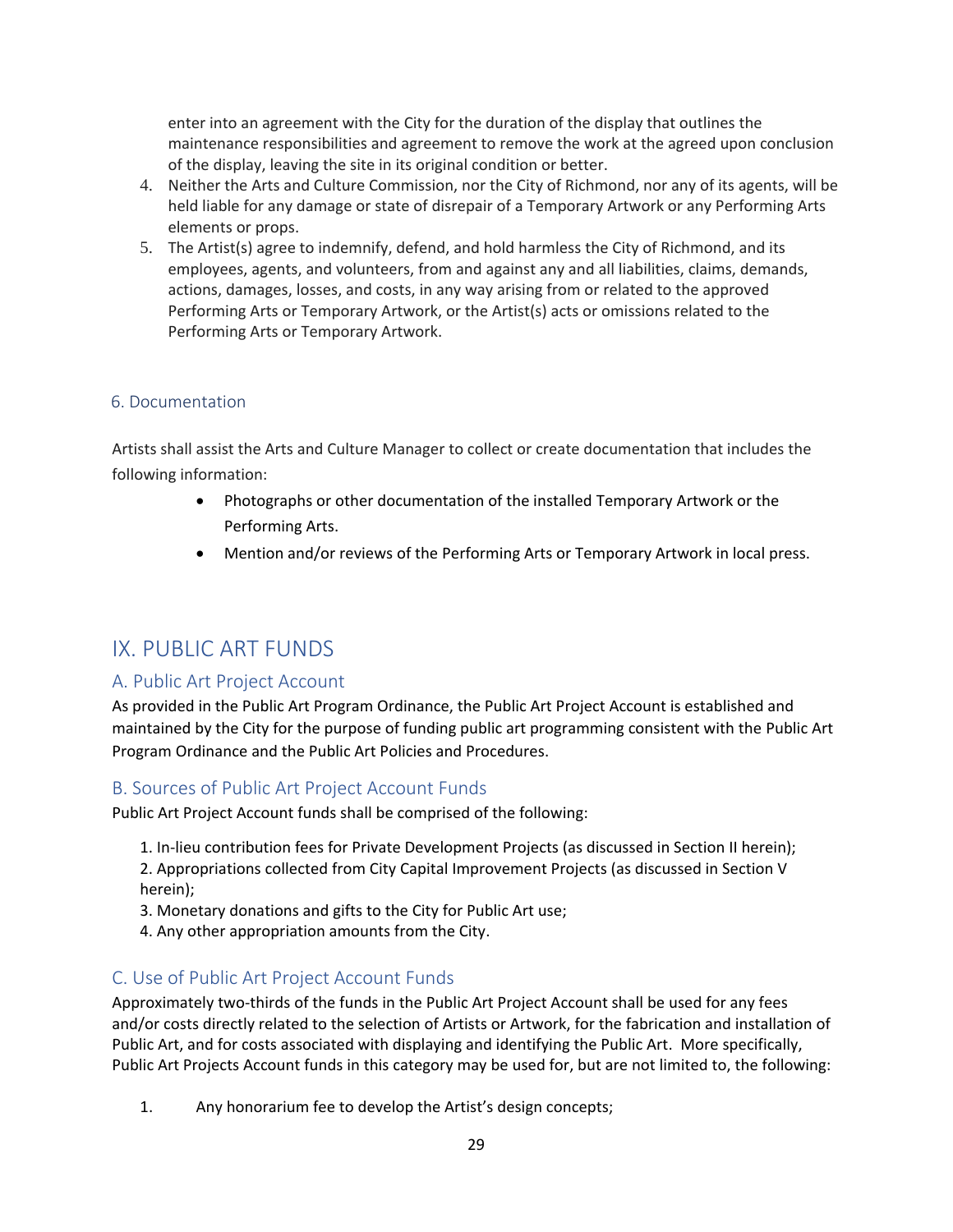- 2. To purchase or commission Artwork or design elements created by Artists to enhance Richmond's public spaces and to be placed on City property;
- 3. Any costs associated with the placement, installation, and display of Public Art;
- 4. Any costs related to the selection of Artists or Artwork;
- 5. Selection panelist fees (not including City of Richmond staff or PAAC or Commission members);
- 6. To establish, create, install, or maintain a designated Public Art space that is generally open to the public during regular business hours, and which may be used as a rotating art gallery, free of charge, or as a designated space to be used for the primary purpose of arts and cultural programming. This does not include those items which contribute to the asset base and normal operating expenses of a resident agency, such as a city museum or gallery, or a private cultural institution.

Approximately one-third of the remaining Public Art Project Account funds shall be used as follows:

- 1. To maintain, conserve, repair, or relocate already existing and installed Public Art or design elements in the City;
- 2. To fund any staffing, administrative, and/or contingency costs for the implementation of the Public Art Program;
- 3. To defray such other expenses which are, or may become, an integral part of the Public Art Program, including community education and outreach, documentation, publicity, or promotion.

# <span id="page-31-0"></span>D. Ineligible Use of Public Art Project Account Funds

Public Art Project Account funds may not be used for the following:

- 1. Directional elements such as super-graphics, signage, or color coding except where these elements are integral parts of a Public Art project or are executed by Artists in unique or limited editions;
- 2. Art objects which are mass produced and of standard design, such as playground equipment or fountains;
- 3. Reproduction, by mechanical or other means, of original Artwork, except in cases of film, video, photography, printmaking or other media arts;
- 4. Decorative or functional elements that are designed by the building architect or landscape architect;
- 5. Landscape architecture, except when deemed to be an integral part of an Artist's work and relevant to a project under consideration;
- 6. Those items which contribute to the asset base and normal operating expenses of a resident agency, such as a city museum or gallery, or a private cultural institution;
- 7. Artwork acquired through third party owners, such as private collectors or auction houses;
- 8. Architects' fees, except in such cases where the public art component significantly changes a project architect's scope of services.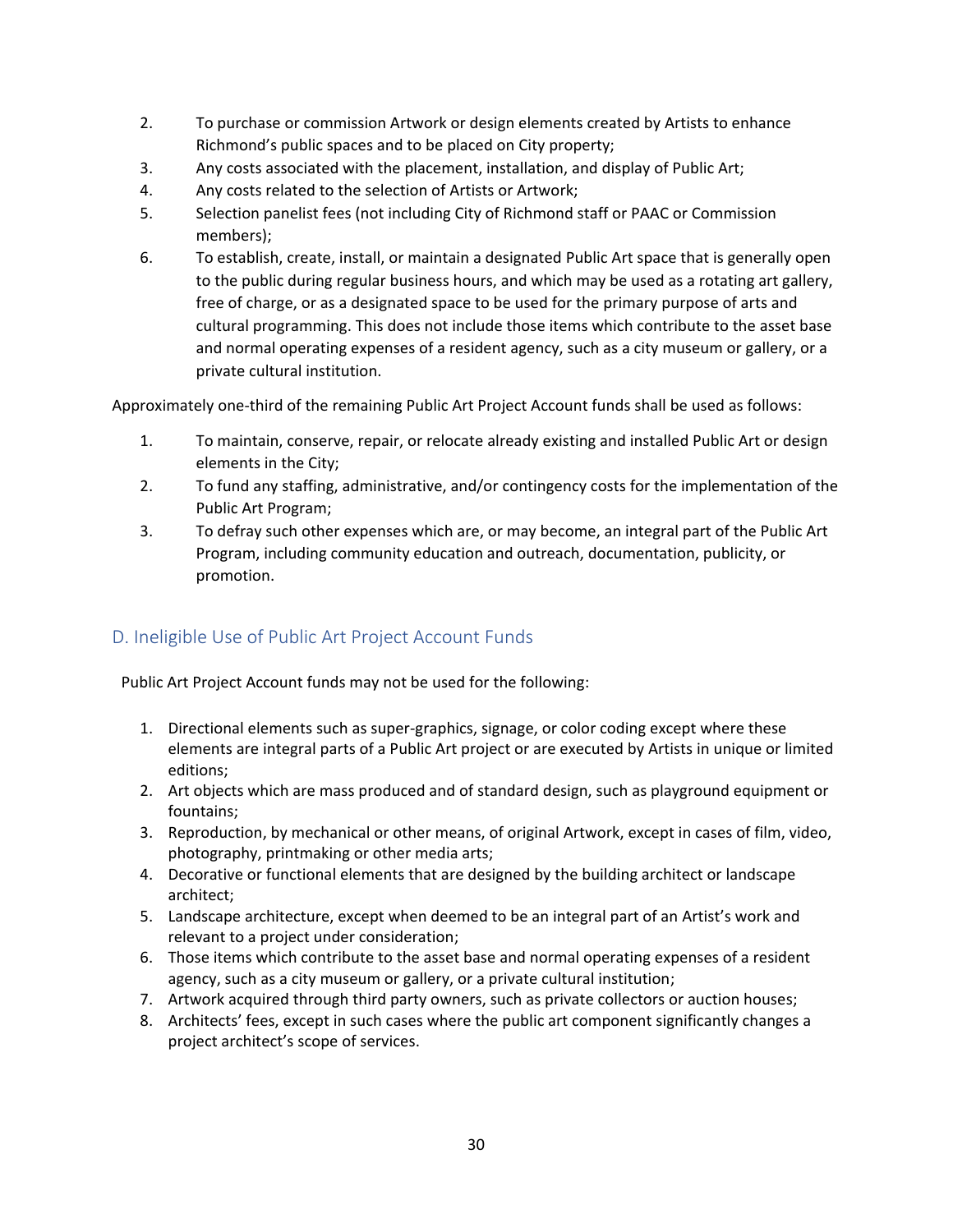# <span id="page-32-0"></span>X. EDUCATION AND OUTREACH

In order to stimulate and encourage public awareness of the visual arts, the Arts and Culture Commission will, to every extent possible, initiate events and activities designed to provide a greater understanding of Public Art in the City. The activities and events may include, but are not limited to, the following:

- 1. Conferences, symposia, workshops, Artists' lectures, Public Art tours;
- 2. Development of cooperative programs with educational and arts institutions and community organizations;
- 3. Regular distribution of promotional and publicity packets, to include press releases, public service announcements, and public art newsletter;
- 4. Educational material written specifically for Richmond schools at appropriate levels for elementary, middle and high school students.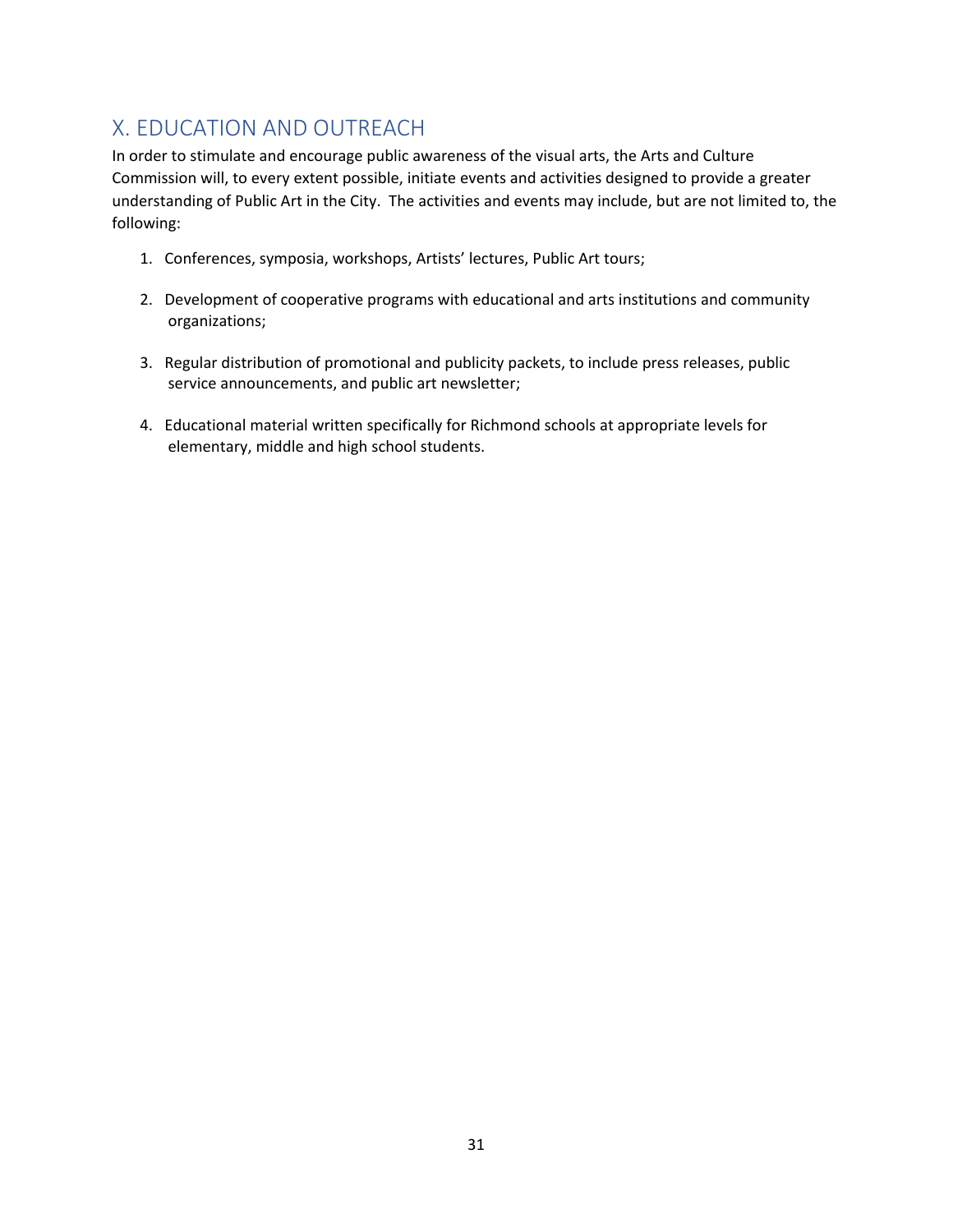# <span id="page-33-0"></span>EXHIBIT A Public Art in Private Development Application Form

#### **<sup>f</sup>Public Art in Private Development Application Form**

*To Be Completed by Private Developer (Applicant) and Submitted to Arts and Culture Manager*

As required by the Public Art Program Ordinance in Section 6.50.030 of the Richmond Municipal Code, Private Developers subject to the requirements of the Chapter are required to provide 1% of the Building Development Costs (as defined in Chapter 6.50 of the RMC) as a public art contribution in one of three ways:

(1) by including On-Site Publicly Accessible Art as further provided in RMC Section 6.50.030(C);

(2) by paying an in-lieu contribution fee as set forth in RMC Section 6.50.030 (D); or

(3) by designating a Public Art space by Special Process as set forth in RMC Section 6.50.030 (E).

| <b>Development Address:</b>        | <b>Estimated Building Development Costs (Labor And</b><br>Materials): |  |  |
|------------------------------------|-----------------------------------------------------------------------|--|--|
|                                    | <b>Estimated Development Size (Square Feet):</b>                      |  |  |
| <b>Applicant / Architect Name:</b> | <b>Owner Name:</b>                                                    |  |  |
| <b>Address:</b>                    | <b>Address:</b>                                                       |  |  |
| Phone:                             | Phone:                                                                |  |  |
| Email:                             | Email:                                                                |  |  |

Final Building Development Costs will be confirmed at the time of the Private Development Building Permit application**.** Should the final Building Development Costs (labor and materials) submitted for the purpose of Building Permit application indicate a higher amount, then the 1% fee will be based on the higher Building Development Costs.

#### **1% of Estimated Building Development Costs: \$ \_\_\_\_\_\_\_\_\_\_\_\_\_\_\_\_\_\_\_\_\_\_\_\_\_**

Please choose one of the following options:

| А. | Inclusion of On-Site Publicly Accessible Art |  |
|----|----------------------------------------------|--|
|----|----------------------------------------------|--|

- B. Payment of in-lieu contribution
- C. Designating a Public Art space by special process

Applicant Signature:

| П |       |  |
|---|-------|--|
|   | Date: |  |

 $\Box$ П.

For City of Richmond Arts and Culture Manager Use Only: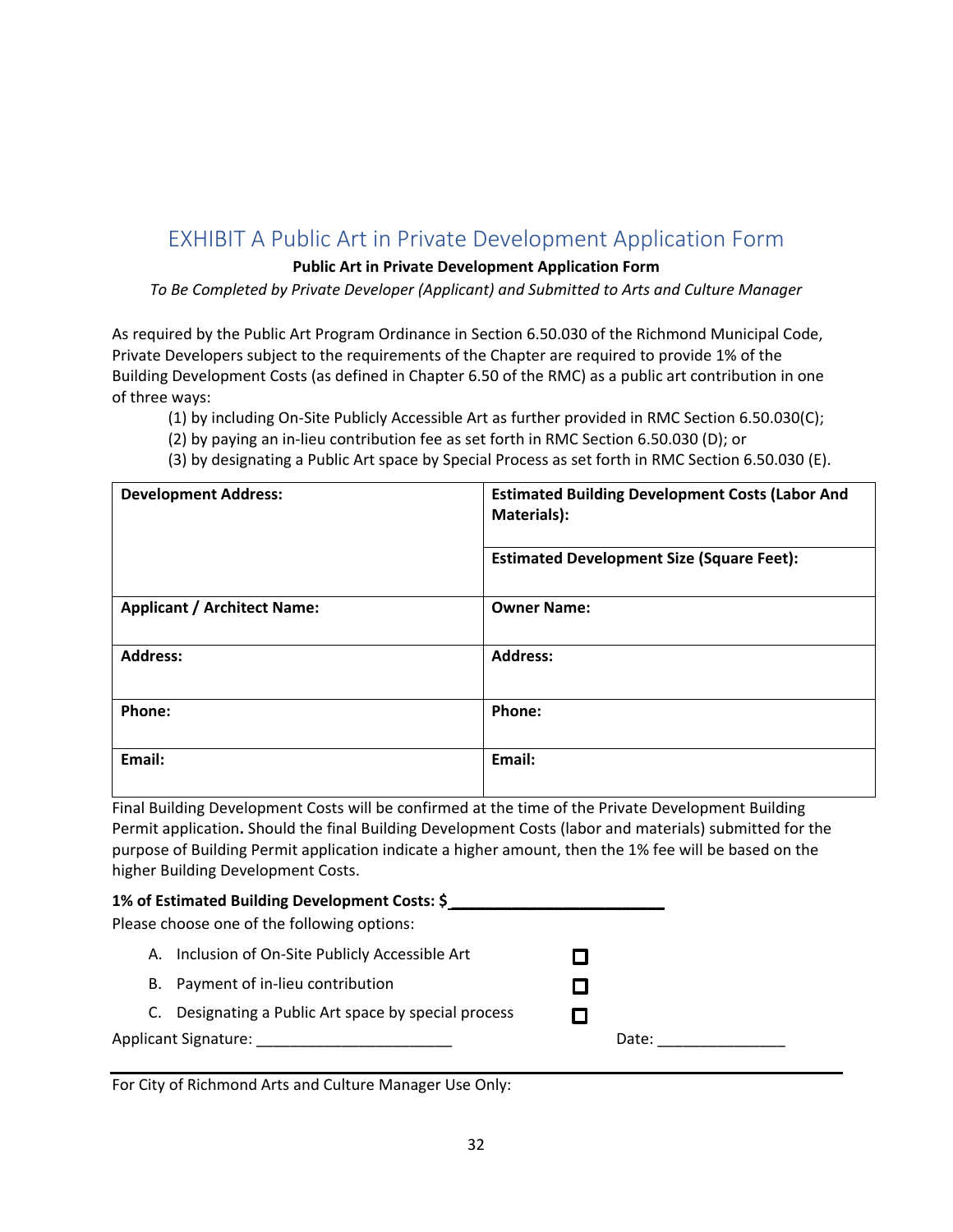Building Permit Number:

\_\_\_\_\_\_\_\_\_\_\_\_\_\_\_\_\_\_

\_\_\_\_\_\_\_\_\_

\_\_\_\_\_\_\_\_\_\_\_\_\_\_\_\_\_\_\_\_\_\_\_\_\_ Date of Building Permit Issuance:

Requirement Satisfied with Option A, B, or C:

Signature **Date** \_\_\_\_\_\_\_\_\_\_\_\_\_\_\_\_\_\_\_ \_\_\_\_\_\_\_\_\_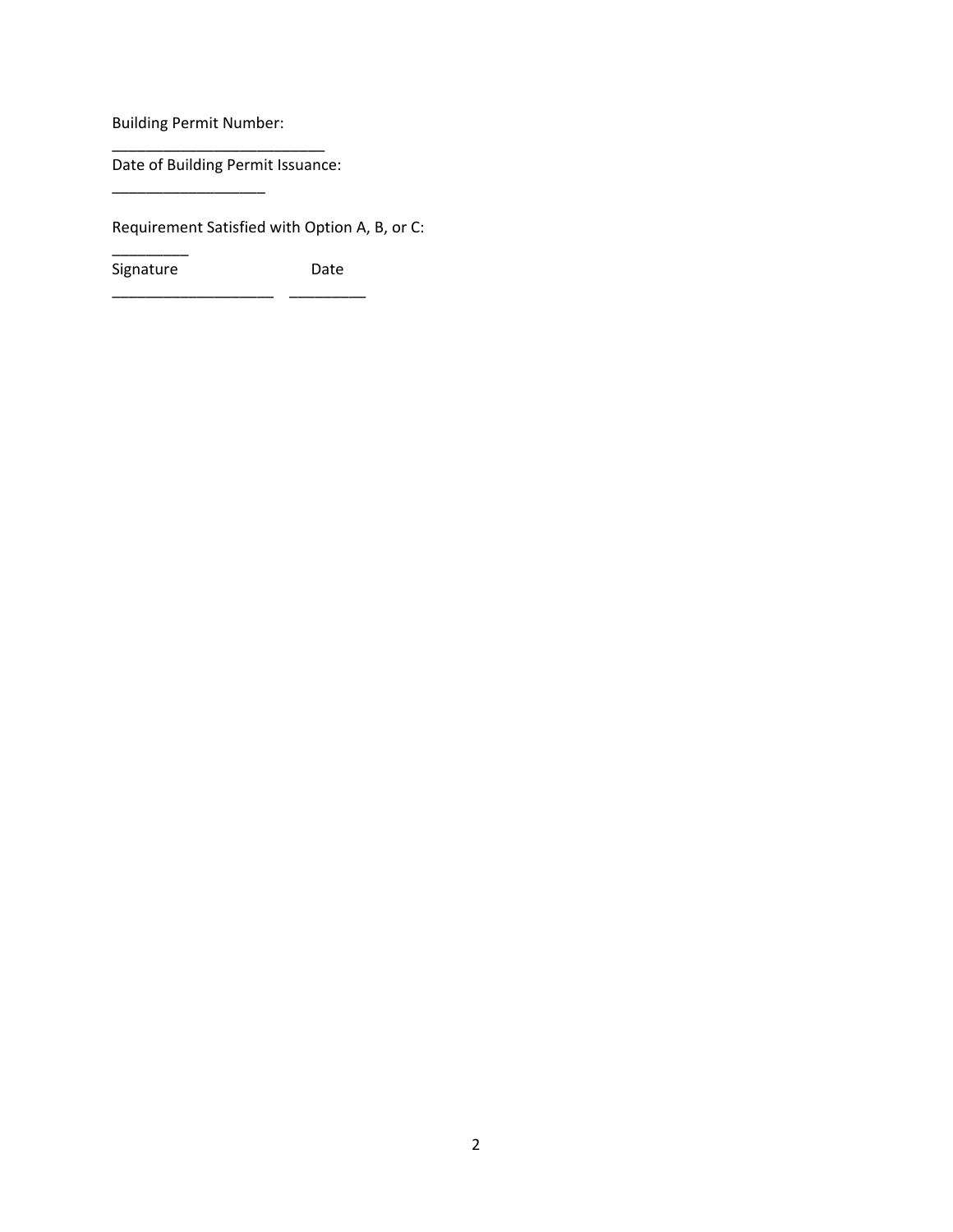

# <span id="page-35-0"></span>EXHIBIT B Waiver and Release of VARA, CAPA, and other Artists' Rights

Waiver and Release of VARA, CAPA, & Other Artists' Rights

In consideration for the City of Richmond (the "City") selecting (the "Artist") to create artwork for a public art project as further described below (the "Artwork"), the Artist hereby acknowledges and agrees, on behalf of himself or herself, and his or her organization, employees, agents, and/or volunteers, to the following:

### VARA/CAPA Release and Waiver

Artist hereby waives any and all rights Artist may have with respect to the Artwork (as further described below) under the federal Visual Artists Rights Act of 1990 (17 U.S.C. sections 106A and 113(d)), the California Art Preservation Act (Cal. Civil Code sections 987 et seq.), and any other local, state, federal or international laws that convey rights of the same nature as those conveyed under 17 U.S.C. § 106A, Cal. Civil Code § 987 et seq. The provisions of this paragraph shall apply to modify Artist's rights of attribution and integrity as set out in the Visual Artists Rights Act, 17 U.S.C §§ 106A and 113(d) ("VARA"), the California Art Preservation Act, Cal. Civil Code §§ 987 and 989 ("CAPA"), and any rights arising under United States federal or state law or under the laws of another country that convey rights of the same nature as those conveyed under VARA and CAPA, as against the City of Richmond, its officers, officials, employees and agents. The City has the absolute right to change, modify, destroy, remove, relocate, move, replace, transport, repair or restore the images of the Artwork.

Title of Artwork or Public Art Project:

Location Of Artwork or Public Art Project:\_\_\_\_\_\_\_\_\_\_\_\_\_\_\_\_\_\_\_\_\_\_\_\_\_\_\_\_\_\_\_\_\_\_\_\_\_\_\_\_\_\_\_

Description of Artwork or Public Art Project:

Artist Name/Organization: \_\_\_\_\_\_\_\_\_\_\_\_\_\_\_\_\_\_\_\_\_\_\_ Artist's Address: \_\_\_\_\_\_\_\_\_\_\_\_\_\_\_\_\_\_\_\_\_\_\_\_\_\_\_\_\_\_\_\_\_\_\_\_\_\_\_\_\_\_\_\_\_\_\_\_\_\_\_\_\_\_\_\_\_\_\_\_\_\_\_

Artist Signature: Date:

 $\overline{\phantom{a}}$  , and the contract of the contract of the contract of the contract of the contract of the contract of the contract of the contract of the contract of the contract of the contract of the contract of the contrac

\_\_\_\_\_\_\_\_\_\_\_\_\_\_\_\_\_\_\_\_\_\_\_\_\_\_\_\_\_\_\_\_\_\_\_\_\_\_\_\_\_\_\_\_\_\_\_\_\_\_\_\_\_\_\_\_\_\_\_\_\_\_\_\_\_\_\_\_\_\_\_\_\_\_\_\_\_\_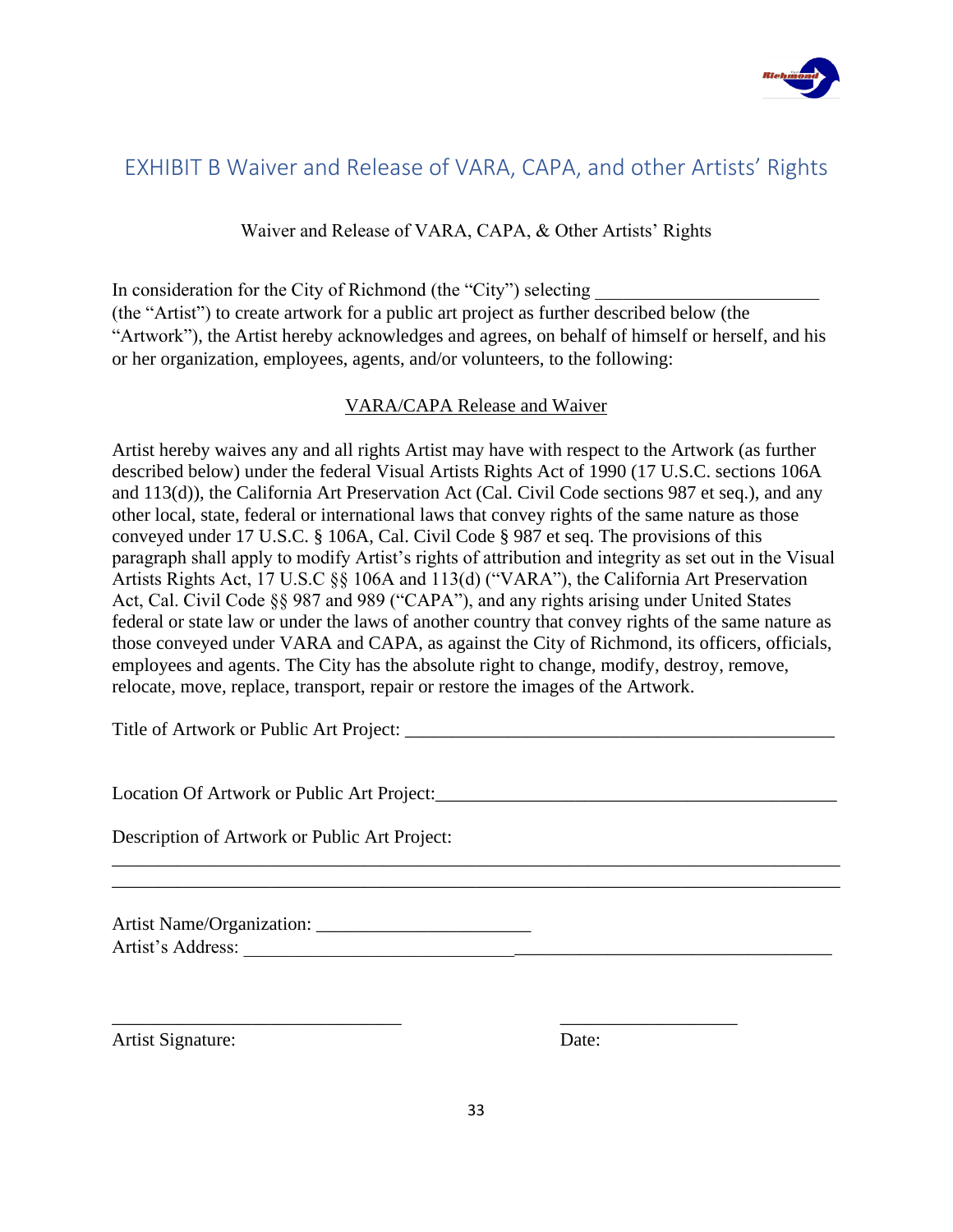

# <span id="page-36-0"></span>Exhibit C: Public Art in Private Development Process Chart